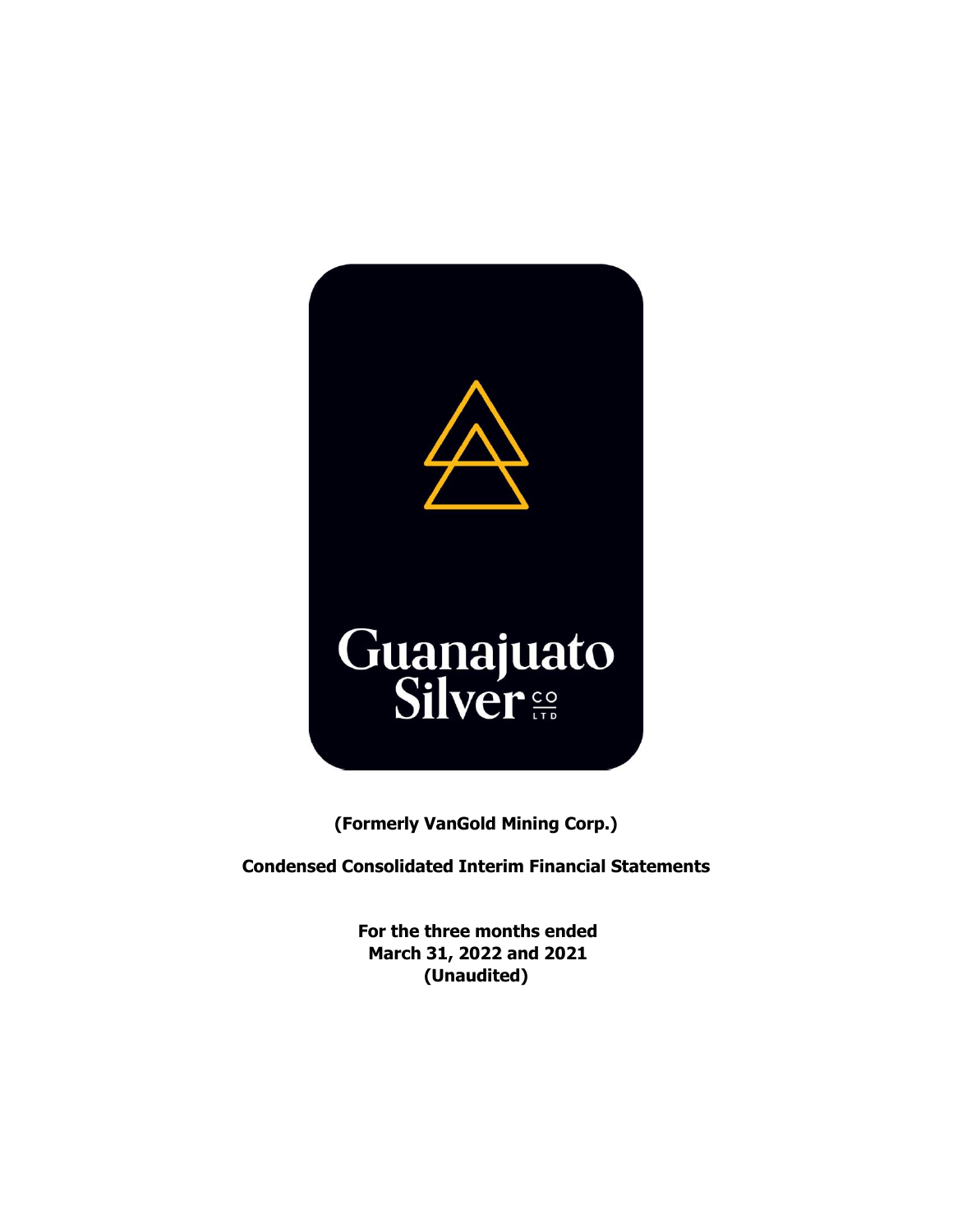## Condensed consolidated interim statements of financial position

(Unaudited - Expressed in US dollars)

|                                                          |              | <b>March 31</b>         | December 31      |
|----------------------------------------------------------|--------------|-------------------------|------------------|
|                                                          | <b>Notes</b> | 2022                    | 2021             |
| <b>ASSETS</b>                                            |              |                         |                  |
| <b>Current assets</b>                                    |              |                         |                  |
| Cash and cash equivalents                                |              | \$<br>6,886,559         | \$<br>8,234,043  |
| Amounts receivable                                       | 4            | 4,599,916               | 2,620,908        |
| <b>Inventories</b>                                       | 5            | 744,748                 | 1,586,140        |
| Prepaid expenses and deposits                            |              | 687,796                 | 554,354          |
| Other current assets                                     | 6            |                         | 1,622,935        |
|                                                          |              | 12,919,019              | 14,618,380       |
| <b>Non-current assets</b>                                |              |                         |                  |
| Property, plant and equipment                            | 7            | 17,567,639              | 18,310,696       |
| Mineral properties                                       | 7            | 12,880,984              | 13,867,915       |
| Exploration and evaluation assets                        | 7            | 2,797,365               | 2,797,365        |
| Other assets                                             | 4            | 1,462,010               | 1,725,520        |
|                                                          |              | \$<br>47,627,017        | \$<br>51,319,876 |
| <b>LIABILITIES</b>                                       |              |                         |                  |
| <b>Current liabilities</b>                               |              |                         |                  |
| Accounts payable and accrued liabilities                 |              | \$<br>4,882,157         | 3,467,293        |
| Advance payment                                          | 8            | 1,120,690               | \$<br>1,293,103  |
| Current portion of loan payable                          | 9            | 7,203,190               | 7,285,522        |
| Current portion of lease liabilities                     |              | 161,703                 | 152,354          |
| Other current liabilities                                | 22(b)        | 750,000                 | 750,000          |
|                                                          |              | 14,117,740              | 12,948,272       |
| <b>Non-current liabilities</b>                           |              |                         |                  |
| Loan payable                                             | 9            | 87,021                  | 895,827          |
| Lease liabilities                                        |              | 232,042                 | 425,389          |
| Provision for reclamation and rehabilitation             | 10           | 6,315,466               | 6,249,826        |
|                                                          |              | 20,752,269              | 20,519,314       |
|                                                          |              |                         |                  |
| <b>SHAREHOLDERS' EQUITY</b>                              | 11           |                         |                  |
| Share capital                                            |              | 61,253,722              | 60,688,534       |
| <b>Reserves</b>                                          |              | 18,366,658<br>1,649,066 | 18,150,184       |
| Accumulated other comprehensive income<br><b>Deficit</b> |              |                         | 1,417,390        |
|                                                          |              | (54, 394, 698)          | (49, 455, 546)   |
| <b>TOTAL LIABILITIES AND SHAREHOLDERS'</b>               |              | 26,874,748              | 30,800,562       |
|                                                          |              | \$<br>47,627,017        | \$<br>51,319,876 |

Commitments and contingencies (note 23)

Subsequent events (note 24)

**"James Anderson"** Director

**"Ramon Davila"** Director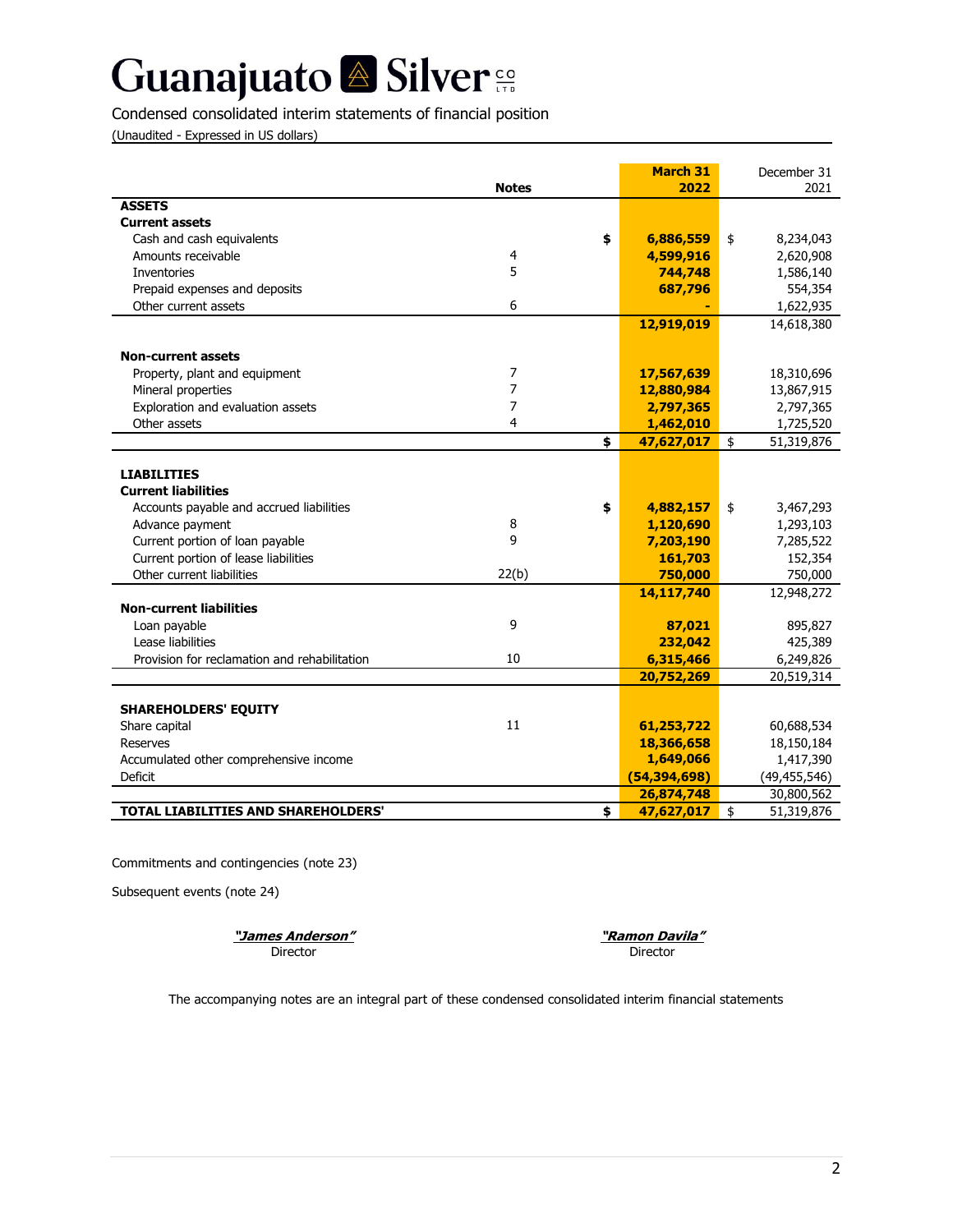# Guanajuato <sup>2</sup> Silver<sup>e</sup>

### Condensed consolidated interim statements of loss and comprehensive loss

(Unaudited - Expressed in US dollars, except share and per share amounts)

|                                                                                    | <b>Notes</b> | <b>March 31</b><br>2022  | March 31<br>2021       |
|------------------------------------------------------------------------------------|--------------|--------------------------|------------------------|
|                                                                                    |              |                          | Restated-<br>Note<br>3 |
| Revenues                                                                           | 14<br>\$     | 6,386,638                | \$                     |
| Cost of sales                                                                      | 15           | 8,123,761                |                        |
| <b>Mine operating loss</b>                                                         |              | (1, 737, 123)            |                        |
| General and administration                                                         | 16           | 1,219,581                | 432,740                |
| Share based compensation                                                           | 12(b)        | 410,213                  | 1,105,536              |
| Exploration expenses                                                               |              | 616,831                  | 601,283                |
| Foreign exchange loss                                                              |              | 289,999                  | 544,608                |
| Other operating income                                                             |              | (2,996)                  |                        |
| <b>Operating loss</b>                                                              |              | (4, 270, 751)            | (2,684,167)            |
| Interest and finance (costs) income, net<br>Loss on derivative                     | 17           | (634, 805)<br>(242, 813) | (819)                  |
| Other finance income (expense), net                                                |              | 209,217                  | 6,283                  |
| Net loss for the period                                                            | \$           | (4,939,152)              | (2,678,703)<br>\$      |
| Other comprehensive income, net of tax<br>Foreign currency translation differences |              | 231,676                  | 11,676                 |
| Total other comprehensive income for the period                                    |              | 231,676                  | 11,676                 |
| Total comprehensive loss for the period                                            | \$           | (4,707,476)              | \$<br>(2,667,027)      |
|                                                                                    |              |                          |                        |
| Basic and diluted loss per common share                                            | \$<br>13     | (0.02)                   | \$<br>(0.02)           |
| Weighted average number of common<br>shares outstanding (000's)                    |              | 224,556                  | 126,138                |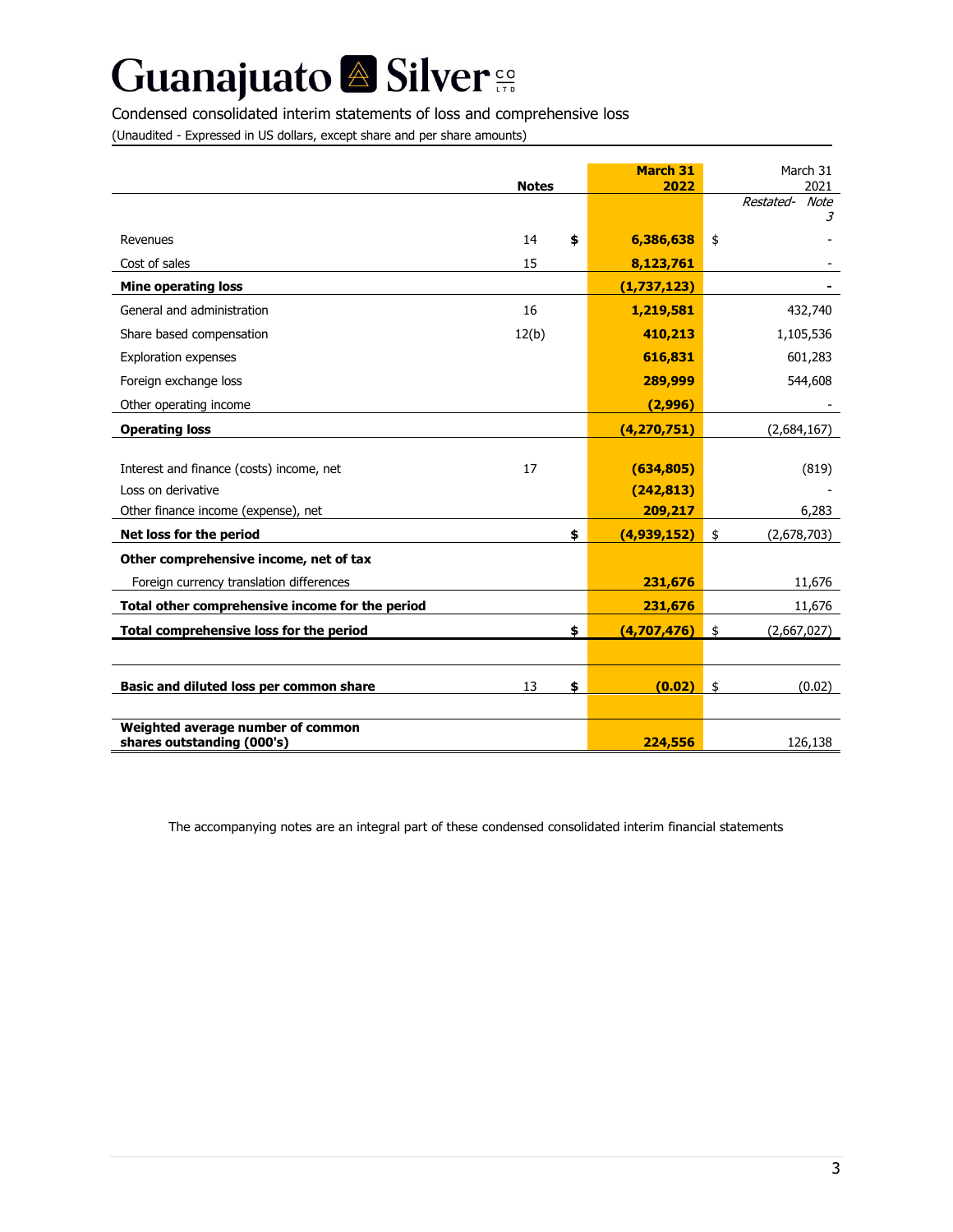Condensed consolidated interim statements of changes in equity (Unaudited - Expressed in US dollars, except share and per share amounts)

|                                           | <b>Notes</b> | <b>Number of</b><br><b>Common</b><br><b>Shares</b> | <b>Common</b><br><b>Shares</b> | <b>Share</b><br><b>subscriptions</b> | <b>Equity settled</b><br>share-based<br>payments | <b>Warrants</b> | <b>Reserves Total</b> | <b>Accumulated</b><br>deficit | <b>Accumulated</b><br><b>OCI</b> | <b>Total</b><br>shareholders'<br>equity |
|-------------------------------------------|--------------|----------------------------------------------------|--------------------------------|--------------------------------------|--------------------------------------------------|-----------------|-----------------------|-------------------------------|----------------------------------|-----------------------------------------|
| Balance, December 31, 2020                |              | 111,037,351                                        | \$32,300,211                   | \$1,588,267                          | \$7,254,070                                      | \$2,529,342     | \$9,783,412           | \$(37,605,745)                | \$1,591,106                      | \$7,657,251                             |
| Private placement                         | 11(b)        | 56,500,000                                         | 9,482,192                      | (1,588,267)                          |                                                  | 3,932,925       | 3,932,925             |                               |                                  | 11,826,850                              |
| Share and warrants issued for finders fee |              | 518,139                                            | 123,025                        |                                      |                                                  | 506,472         | 506,472               |                               |                                  | 629,492                                 |
| Share issue cost                          | 11(b)        |                                                    | (803, 465)                     |                                      |                                                  |                 |                       |                               |                                  | (803, 465)                              |
| Options exercise for cash                 | 11(b)        | 471,000                                            | 54,364                         |                                      | (49, 693)                                        |                 | (49, 693)             |                               |                                  | 4,671                                   |
| Warrant exercise for cash                 | 11(b)        | 5,074,290                                          | 996,269                        |                                      |                                                  | (130, 889)      | (130, 889)            |                               |                                  | 865,378                                 |
| Share-based compensation                  |              |                                                    |                                |                                      | 1,105,536                                        |                 | 1,105,536             |                               |                                  | 1,105,536                               |
| Subscriptions received                    |              |                                                    |                                | 78,542                               |                                                  |                 |                       |                               |                                  | 78,542                                  |
| Comprehensive loss for the period         |              |                                                    |                                |                                      |                                                  |                 |                       | (2,678,703)                   | 11,676                           | (2,667,027)                             |
| Balance, March 31, 2021 (1)               |              | 173,600,780                                        | 42,152,596                     | 78,542                               | 8,309,913                                        | 6,837,850       | 15,147,762            | (40, 284, 448)                | 1,602,782                        | 18,697,229                              |
| Private placement                         | 11(b)        | 17,304,306                                         | 5,826,280                      | (78, 542)                            |                                                  | 1,624,402       | 1,624,403             |                               |                                  | 7,372,141                               |
| Share issue cost                          | 11(b)        |                                                    | (110, 896)                     |                                      |                                                  |                 |                       |                               |                                  | (110, 896)                              |
| Shares issued on asset acquisition        | 7            | 21,331,058                                         | 9,835,451                      |                                      |                                                  |                 |                       |                               |                                  | 9,835,451                               |
| Shares issued on settlement of VAT        |              | 901,224                                            | 387,487                        |                                      |                                                  |                 |                       |                               |                                  | 387,487                                 |
| Options exercise for cash                 | 11(b)        | 941,500                                            | 207,097                        |                                      | (63, 783)                                        |                 | (63, 783)             |                               |                                  | 143,314                                 |
| Warrant exercise for cash                 | 11(b)        | 10,137,163                                         | 2,390,523                      |                                      |                                                  |                 |                       |                               |                                  | 2,390,523                               |
| Share-based compensation                  |              |                                                    |                                |                                      | 1,441,803                                        |                 | 1,441,803             |                               |                                  | 1,441,803                               |
| Comprehensive loss for the period         |              |                                                    |                                |                                      |                                                  |                 |                       | (9, 171, 097)                 | (185, 392)                       | (9,356,489)                             |
| Balance, December 31, 2021 (1)            |              | 224,216,031                                        | 60,688,534                     | $\blacksquare$                       | 9,687,933                                        | 8,462,252       | 18,150,185            | (49, 455, 546)                | 1,417,390                        | 30,800,563                              |
| Warrant exercise for cash                 | 11(b)        | 1,616,524                                          | 565,188                        |                                      |                                                  | (193, 740)      | (193, 740)            |                               |                                  | 371,448                                 |
| Share-based compensation                  |              |                                                    |                                |                                      | 410,213                                          |                 | 410,213               |                               |                                  | 410,213                                 |
| Comprehensive loss for the period         |              |                                                    |                                |                                      |                                                  |                 |                       | (4,939,152)                   | 231,676                          | (4,707,476)                             |
| Balance, March 31, 2022                   |              | 225,832,555                                        | \$61,253,722                   |                                      | \$10,098,146                                     | \$8,268,513     | \$18,366,658          | \$(54, 394, 698)              | \$1,649,066                      | 26,874,748                              |

(1) The figures presented for the period from December 31, 2020 to March 31, 2021 and from March 31, 2021 to December 31, 2021 have been restated to reflect the change in presentation currency (Note 3 (c)).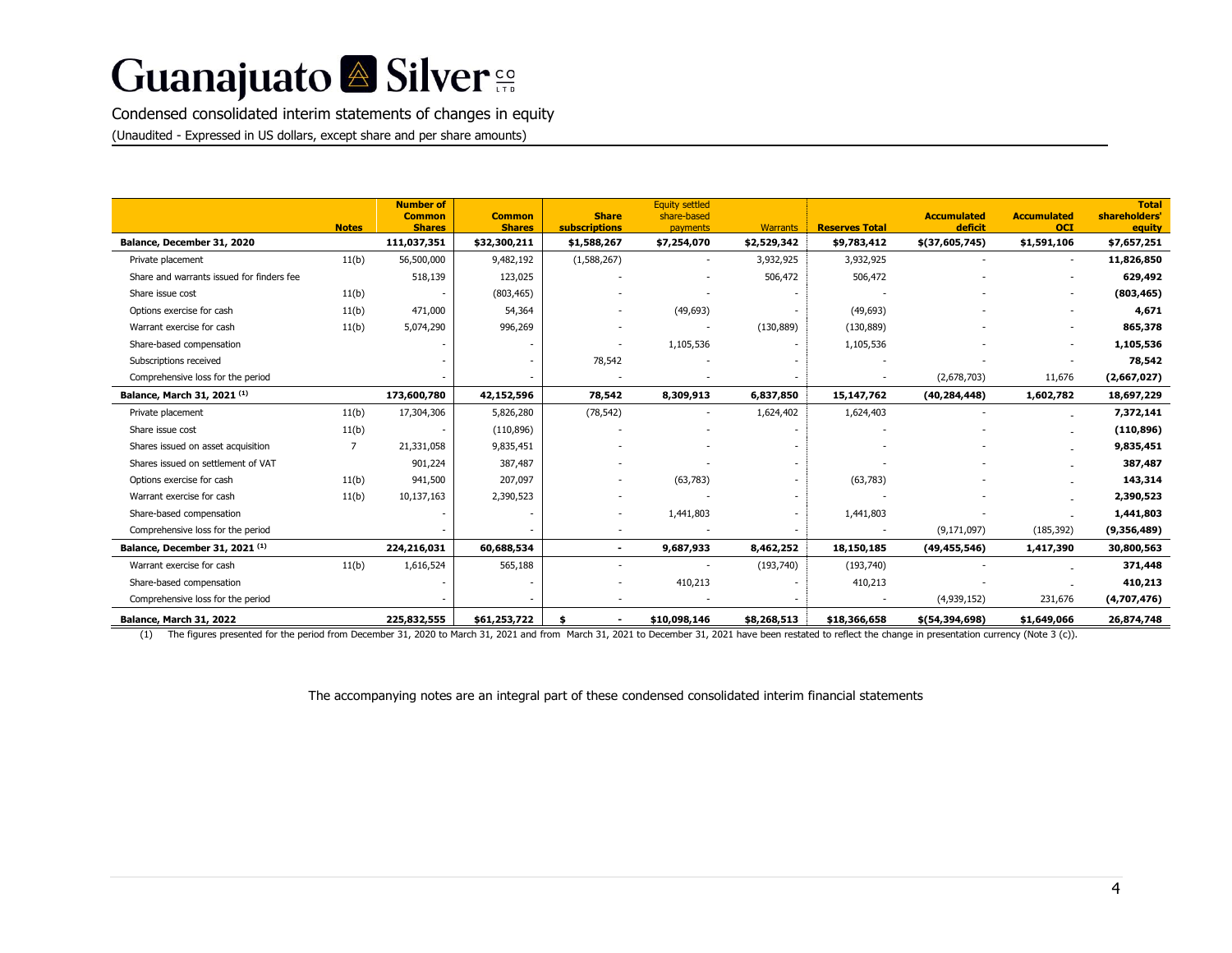Condensed consolidated interim statements of cash flows

(Unaudited - Expressed in US dollars)

|                                                                | <b>Notes</b> | <b>March 31</b><br>2022 | March 31<br>2021  |
|----------------------------------------------------------------|--------------|-------------------------|-------------------|
|                                                                |              |                         | Restated-Note3    |
| Operating activities                                           |              |                         |                   |
| Net loss for the period                                        | \$           | (4,939,152)             | \$<br>(2,678,703) |
| Items not involving cash and cash equivalents:                 |              |                         |                   |
| Depreciation and amortization                                  |              | 1,800,942               | 15,850            |
| Accretion                                                      |              | 153,426                 |                   |
| Gain on settlement of debt                                     |              |                         | (6,283)           |
| Loss on derivatives                                            |              | 242,849                 |                   |
| Interest                                                       |              | 481,838                 |                   |
| Share-based compensation                                       |              | 410,213                 | 1,105,536         |
| Unrealized foreign exchange                                    |              | 212,416                 | 126,262           |
| Changes in non-cash operating working capital:                 |              |                         |                   |
| Amounts receivable                                             | 4            | (1,715,498)             | (111, 156)        |
| Inventories                                                    | 5            | 849,525                 |                   |
| Prepaid expenses and deposits                                  |              | (133, 442)              | 71,264            |
| Purchases of gold and silver bullion                           |              | (1,632,200)             |                   |
| Proceeds from sale of gold and silver bullion                  |              | 1,643,708               |                   |
| Accounts payable and accrued liabilities                       |              | 1,253,857               | 43,186            |
| Settlement of advance payment                                  | 8            | (172, 413)              |                   |
| Net cash and cash equivalents used in operating activities     |              | (1,543,929)             | (1, 433, 715)     |
|                                                                |              |                         |                   |
| Investing activities                                           |              |                         |                   |
| Acquisition of property, plant and equipment                   |              | (334,001)               | (221, 886)        |
| Option payments to acquire royalties                           |              |                         | (17, 962)         |
| Net cash and cash equivalents used in investing activities     |              | (334,001)               | (239, 848)        |
| Financing activities                                           |              |                         |                   |
| Proceeds from issuance of units                                |              |                         | 11,826,850        |
| Share issuance costs                                           |              |                         | (268, 488)        |
| Proceeds from the exercise of options and warrants             |              | 371,448                 | 743,939           |
| Repayment of loan payable                                      | 9            | (13, 541)               |                   |
| Payments of lease obligations                                  |              | (64, 686)               | (2,310)           |
| Share subscriptions received                                   |              |                         | 78,542            |
| Net cash and cash equivalents provided by financing activities |              | 293,221                 | 12,378,534        |
|                                                                |              |                         |                   |
| Effect on cash and cash equivalents of foreign exchange        |              | 237,226                 | (125, 553)        |
|                                                                |              |                         |                   |
| Change in cash and cash equivalents                            |              | (1,347,484)             | 10,579,418        |
| Cash and cash equivalents, beginning of period                 |              | 8,234,043               | 4,179,962         |
| Cash and cash equivalents, end of period                       | \$           | 6,886,559               | \$<br>14,759,380  |
|                                                                |              |                         |                   |
| Cash and cash equivalents are consisted of:                    |              |                         |                   |
| Cash                                                           | \$           | 6,846,546               | \$<br>14,671,776  |
| Redeemable guaranteed investment certificate ("GIC")           |              | 40,013                  | 87,604            |
| <b>Total cash and cash equivalents</b>                         | \$           | 6,886,559               | \$<br>14,759,380  |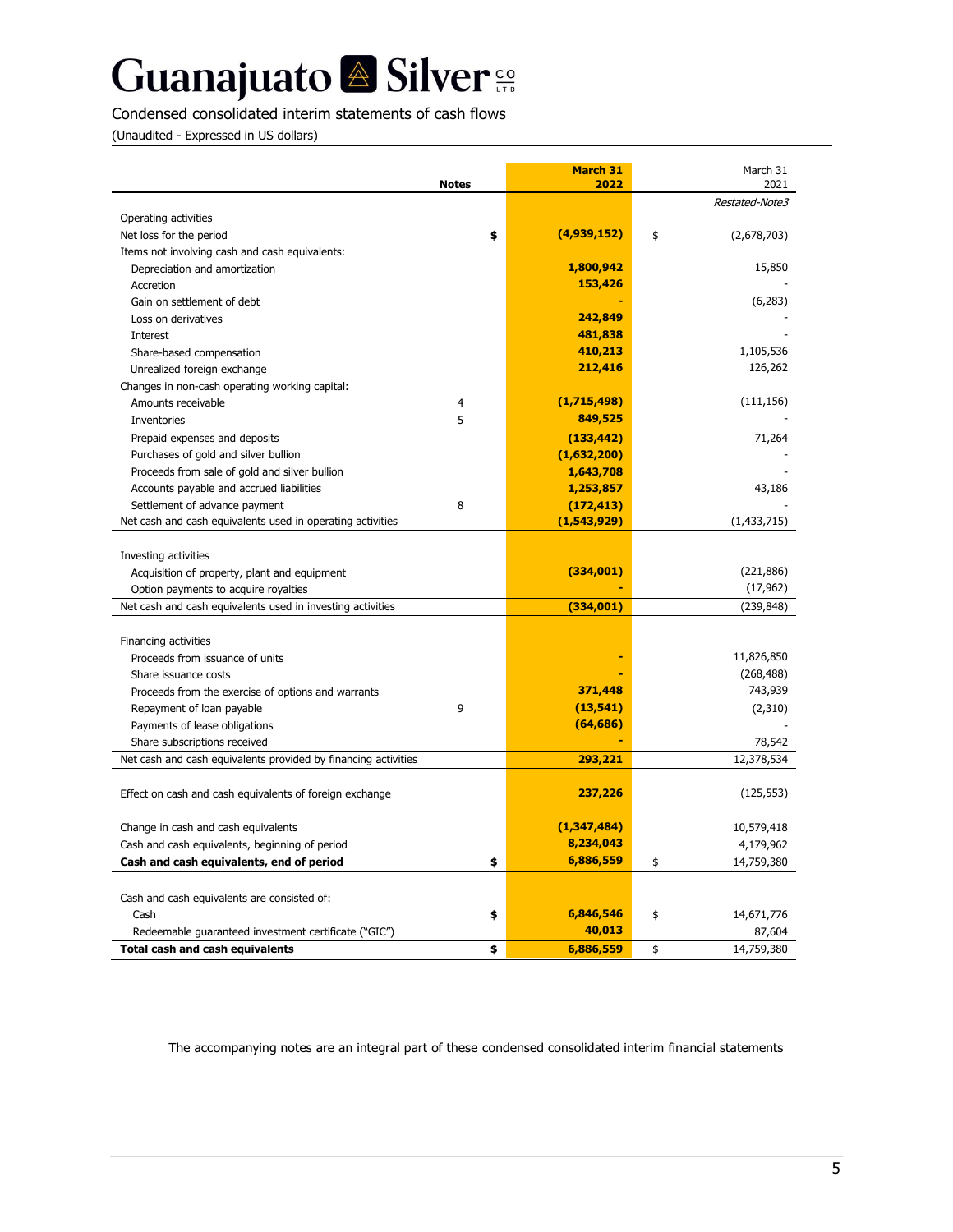Notes to the condensed consolidated interim financial statements

(Unaudited - Expressed in US dollars, unless otherwise indicated)

#### **1. NATURE OF OPERATIONS AND GOING CONCERN**

Guanajuato Silver Company Ltd. is the parent company of its subsidiary group (collectively, the "Company" or "GSilver"") and is a publicly traded corporation, incorporated in Canada, with its head office located at 578 – 999 Canada Place, Vancouver, BC, V6E 3E1. GSilver's common shares are listed on the TSX Venture Exchange ("TSXV") under the symbol "GSVR" and on the OTCQB under the symbol "GSVR.F". On June 10, 2021, the Company changed its name from VanGold Mining Corp. to Guanajuato Silver Company Ltd and trading symbol from VGLD on the TSXV and VGLDF on the OTCQB.

The Company is a precious metals producer engaged in reactivating past producing silver and gold mines near the city of Guanajuato, Mexico. The Company is currently producing silver and gold at its 100% owned El Cubo mine and mill (the "El Cubo Complex") acquired in April 2021, while simultaneously advancing the nearby El Pinguico and Ample de El Pinguico mineral properties (collectively, the "Pinguico Mine Project"), which terminated production in 1913 due to the Mexican revolution, leaving surface and underground stockpiles.

The Company also owns several exploration properties in Mexico: Patito I & II, Analy I & II and the Three Amigos. Patito I & II are located approximately 1.5 kilometres southwest and 3.0 kilometres due south, respectively, of the El Pinguico mine project. Analy I & II are located 100 kilometres east of the city of Guanajuato and the Three Amigos, comprised of three mining concessions – El Ruso, Ysabela and Camila – is located near the northern boundary between the States of Guanajuato and Queretaro in central Mexico. Additionally, as part of the Endeavour Silver Corp. ("Endeavour") transaction, the Company acquired an additional 48 mining claims.

#### Going concern

These condensed consolidated interim financial statements have been prepared on a going concern basis, which assumes that the Company will be able to realize its assets and discharge its liabilities in the normal course of business. The Company started producing and selling silver and gold concentrate in the fourth quarter of 2021. For the three months ended March 31, 2022 the Company generated a mine operating loss of \$1,737,123, a net loss of \$4,939,152 and negative cash flows from operating activities of \$1,543,929 and has an accumulated deficit of \$54,394,698 as at March 31, 2022. These factors give rise to material uncertainties that may cast significant doubt about the Company's ability to continue as a going concern. The continued operations of the Company are dependent on its ability to generate future cash flows from operations and/or to obtain additional financing. Management is of the opinion that sufficient funds will be obtained from operations and/or from external financing to meet the Company's liabilities and commitments as they become due, although there is a risk that cash flows from operations or additional financing will not be available on a timely basis or on terms acceptable to the Company.

These condensed consolidated interim financial statements do not reflect the adjustments to the carrying values of assets and liabilities and the reported expenses and consolidated statement of financial position classifications that would be necessary were the going concern assumption inappropriate, and these adjustments could be material.

#### **2. BASIS OF PREPARATION**

These condensed consolidated interim financial statements have been prepared in accordance with International Accounting Standards ("IAS") 34 - Interim Financial Reporting, as issued by the International Accounting Standards Board ("IASB"). These unaudited condensed consolidated interim financial statements should be read in conjunction with the Company's audited consolidated financial statements for the year ended December 31, 2021 (the "Annual Financial Statements").

The accounting policies and critical judgments and estimates applied by the Company in these condensed consolidated interim financial statements are the same as those applied in the most recent Annual Financial Statements. These condensed consolidated interim financial statements do not include all the information required for full annual financial statements. However, selected explanatory notes are included to explain events and transactions that are significant to an understanding of changes in the Company's financial position and performance since the most recent annual consolidated financial statements. The Company's interim results are not necessarily indicative of its results for a full year.

These condensed consolidated interim financial statements were approved by the Company's Board of Directors on May 26, 2022.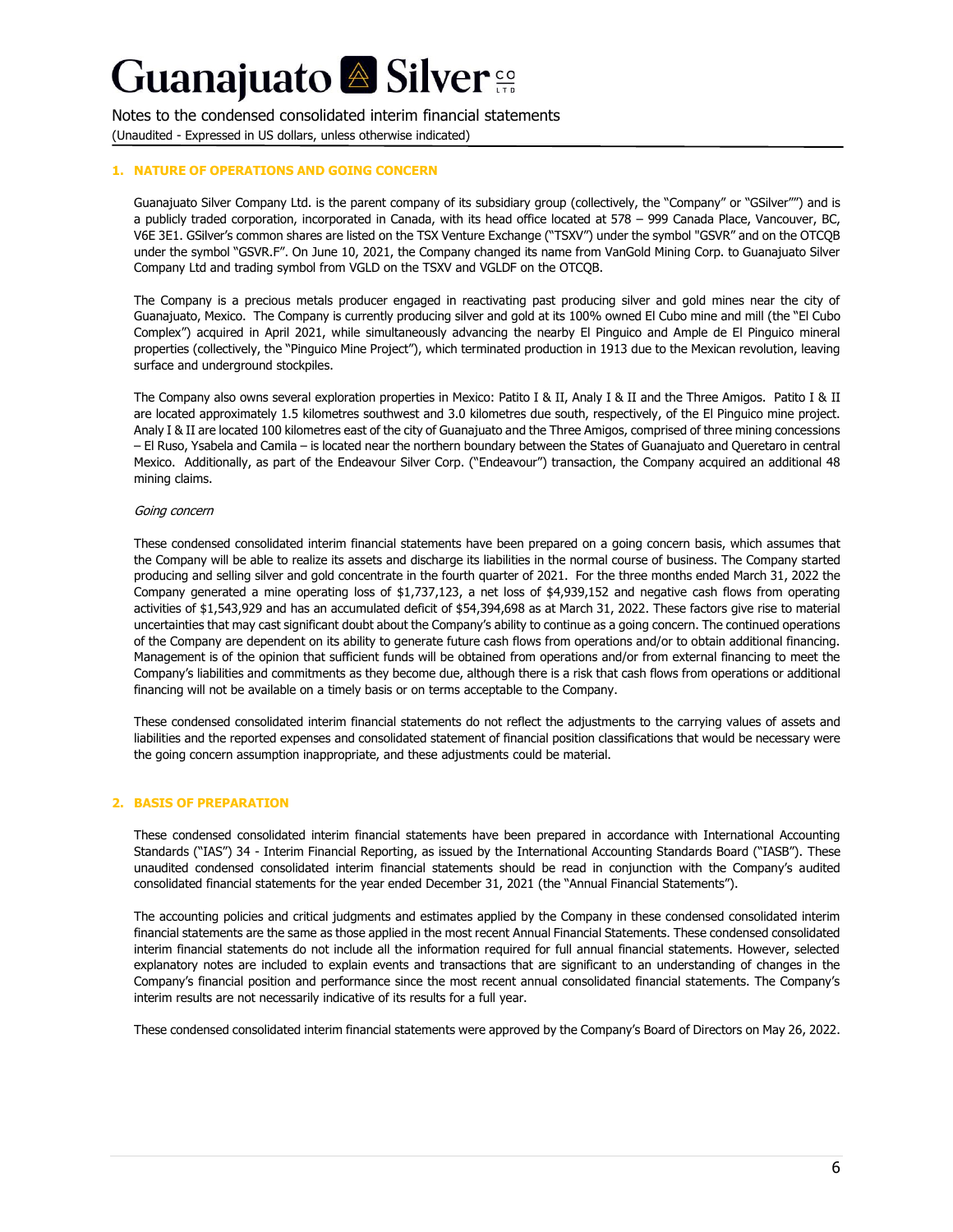Notes to the condensed consolidated interim financial statements (Unaudited - Expressed in US dollars, unless otherwise indicated)

#### **3. SIGNIFICANT ACCOUNTING POLICIES**

#### a) Basis of consolidation

The accounts of the Company and its subsidiaries, which are controlled by the Company, have been included in these condensed consolidated interim financial statements. Control is achieved when the Company is exposed, or has rights, to variable returns from the investee and when the Company has the ability to affect those returns through its power over the investee. Subsidiaries are included in the consolidated financial results of the Company from the effective date of acquisition up to the effective date of disposition or loss of control. The principal subsidiaries of the Company and their geographic locations at March 31, 2022 were as follows:

|                                        |          | <b>Ownership</b> |                   |                            |
|----------------------------------------|----------|------------------|-------------------|----------------------------|
| <b>Subsidiary</b>                      | Location | Interest         | <b>Accounting</b> | <b>Principal Activity</b>  |
| CanMex Silver S.A. de C.V.             | Mexico   | 98%              | Consolidated      | <b>Exploration Company</b> |
| Obras Mineras El Pinguico S.A. de C.V. | Mexico   | 100%             | Consolidated      | Mining Company             |
| Compañía Minera Nivel 7 S.A. de C.V.   | Mexico   | 100%             | Consolidated      | <b>Inactive</b>            |

All intercompany transactions, balances, revenues and expenses have been eliminated upon consolidation.

#### b) Basis of measurement

These condensed consolidated interim financial statements have been prepared using the historical cost basis except for certain financial instruments which are measured at fair value (Note 21) at the end of each reporting period. In addition, these condensed consolidated interim financial statements have been prepared using the accrual basis of accounting, except for cash flow information.

c) Foreign currency translation

#### Functional currency

The functional currency is the currency of the primary economic environment in which an entity operates. This has been determined within each entity within the Company. The Company considers the functional currency for its Canadian operations to be the Canadian dollar.

For entities with a functional currency other than the presentation currency, foreign currency balances are translated as follows:

- Assets and liabilities are translated at period end exchange rates;
- Revenue and expenses are translated using exchange rates approximating those in effect on the date transactions occurred; and
- Exchange gains and losses arising on translation are recorded to foreign currency translation reserve in other comprehensive income.

Until September 30, 2021, the Company considered the functional currency of its Mexican subsidiaries to be the MXN\$, after which the functional currency changed to the United States dollar. The functional currency determination was conducted through an analysis of the consideration factors identified in IAS 21, The Effects of Changes in Foreign Exchange Rates. The factors that caused the change included the currency of sales which are denominated in US\$ upon entering into a concentrate sales agreement and the commencement of sales in the fourth quarter of 2021. The functional currency was changed on a prospective basis. ii. Presentation currency

During the fourth quarter of 2021, the Company changed its presentation currency to the United States dollar ("US\$") from the Canadian dollar ("C\$"). The Company determined that this change in presentation currency better reflects the Company's current activities, increases the comparability to its peers, and better enhances the relevance of the financial statements to users. The Company applied the change in presentation currency retrospectively and restated the comparative financial information as if the presentation currency had always been US\$, in accordance with IAS 21, The Effects of Changes in Foreign Exchange Rates, and IAS 8, Accounting Policies, Changes in Accounting Estimates and Error.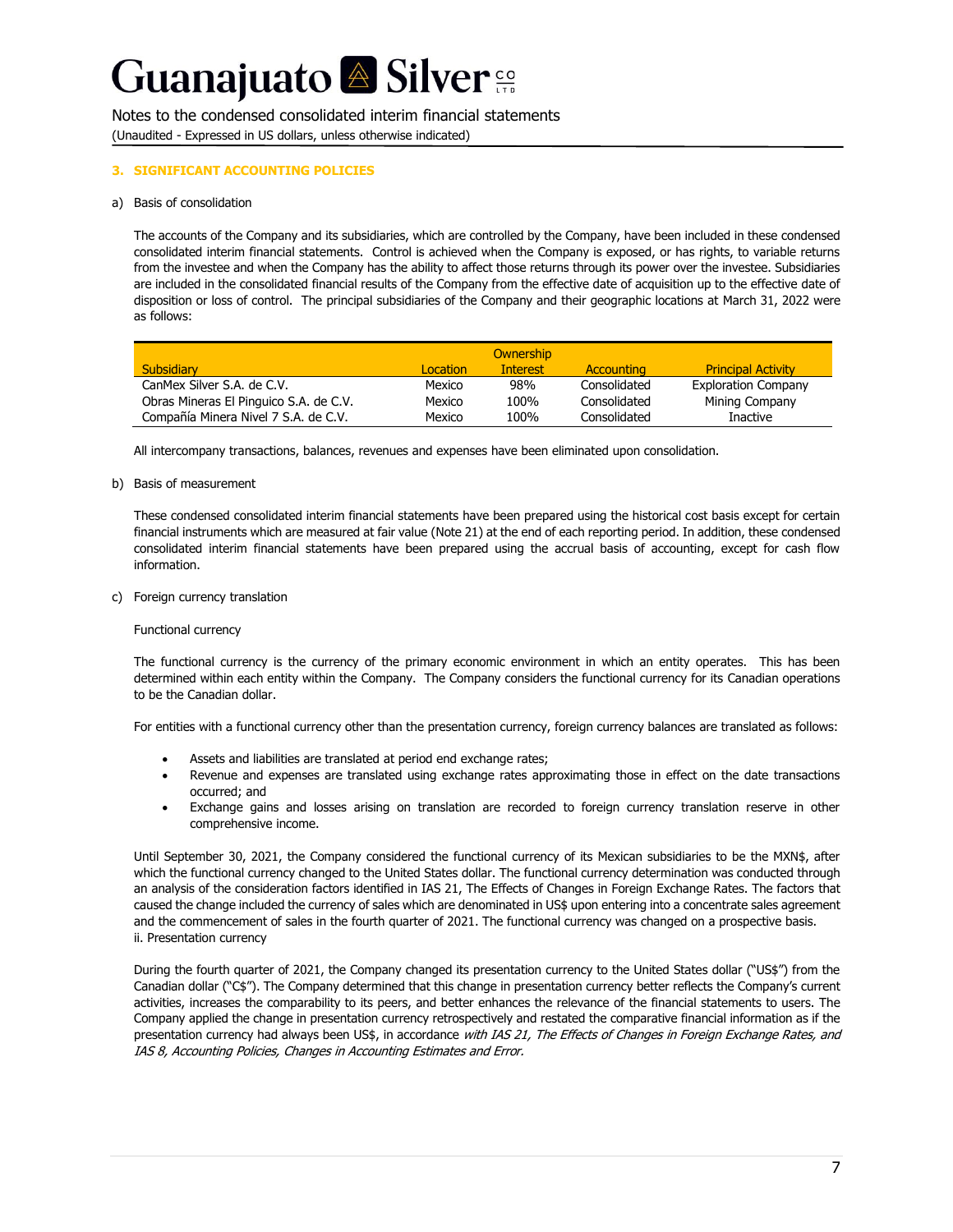#### Notes to the condensed consolidated interim financial statements

(Unaudited - Expressed in US dollars, unless otherwise indicated)

#### **3. SIGNIFICANT ACCOUNTING POLICIES**

c) Foreign currency translation

The change in presentation currency has been performed on a retrospective basis with comparative periods translated into US\$ as follows:

- Assets and liabilities previously presented in C\$ were translated into US\$ using the comparative reporting date exchange rate;
- Equity, including reserves and deficit, were translated using the historical exchange rates; and
- The consolidated statements of loss and comprehensive loss and cash flows were translated using the average foreign exchange rates in effect during that period.

The resulting foreign currency exchange differences were recorded to the foreign currency translation reserve.

d) Changes in accounting policies and recent accounting pronouncements

The accounting policies applied in the Company's unaudited condensed consolidated interim financial statements for the three months ended March 31, 2022, are the same as those applied in the Company's annual audited consolidated financial statements as at and for the year ended December 31, 2021 and 2020. A number of new standards and amendments to standards are effective for annual periods beginning on or after January 1, 2023 and earlier application is permitted; however, we have not early adopted and continue to evaluate the impact of the forthcoming or amended standards in preparing our unaudited condensed consolidated interim financial statements.

#### **4. AMOUNTS RECEIVABLE**

|                                                           |   | <b>March 31</b><br>2022           | December 31<br>2021            |
|-----------------------------------------------------------|---|-----------------------------------|--------------------------------|
| Trade Receivables<br>VAT recoverable<br>Other receivables | S | 1,916,681<br>4,002,350<br>142,895 | 491,731<br>3,809,363<br>45,334 |
|                                                           |   | 6,061,926                         | 4,346,428                      |
| Less: non-current portion of VAT recoverable              |   | (1,462,010)                       | (1,725,520)                    |
|                                                           |   | 4,599,916                         | 2,620,908                      |

At the reporting date, the Company assessed the timing of collection of the total VAT receivable of \$4,002,350 (December 31,  $2021 - $3,809,363$ ) balance and concluded that  $$1,462,010$  (December 31, 2021 –  $$1,725,520$ ) of the VAT recoverable is not expected to be collected within the next 12 months, therefore it was classified as other non-current assets.

#### **5. INVENTORIES**

|                                                                    | <b>March 31</b><br>2022      | December 31<br>2021           |
|--------------------------------------------------------------------|------------------------------|-------------------------------|
| Concentrate stockpiles<br>Ore stockpiles<br>Materials and supplies | 423,233<br>48,451<br>273,064 | 832,707<br>326,997<br>426,436 |
| Total inventories                                                  | 744,748                      | 1,586,140                     |

During the year three months ended March 31, 2022 , the Company expensed \$7,832,420 (March 31, 2021 – nil) of inventories to cost of sales.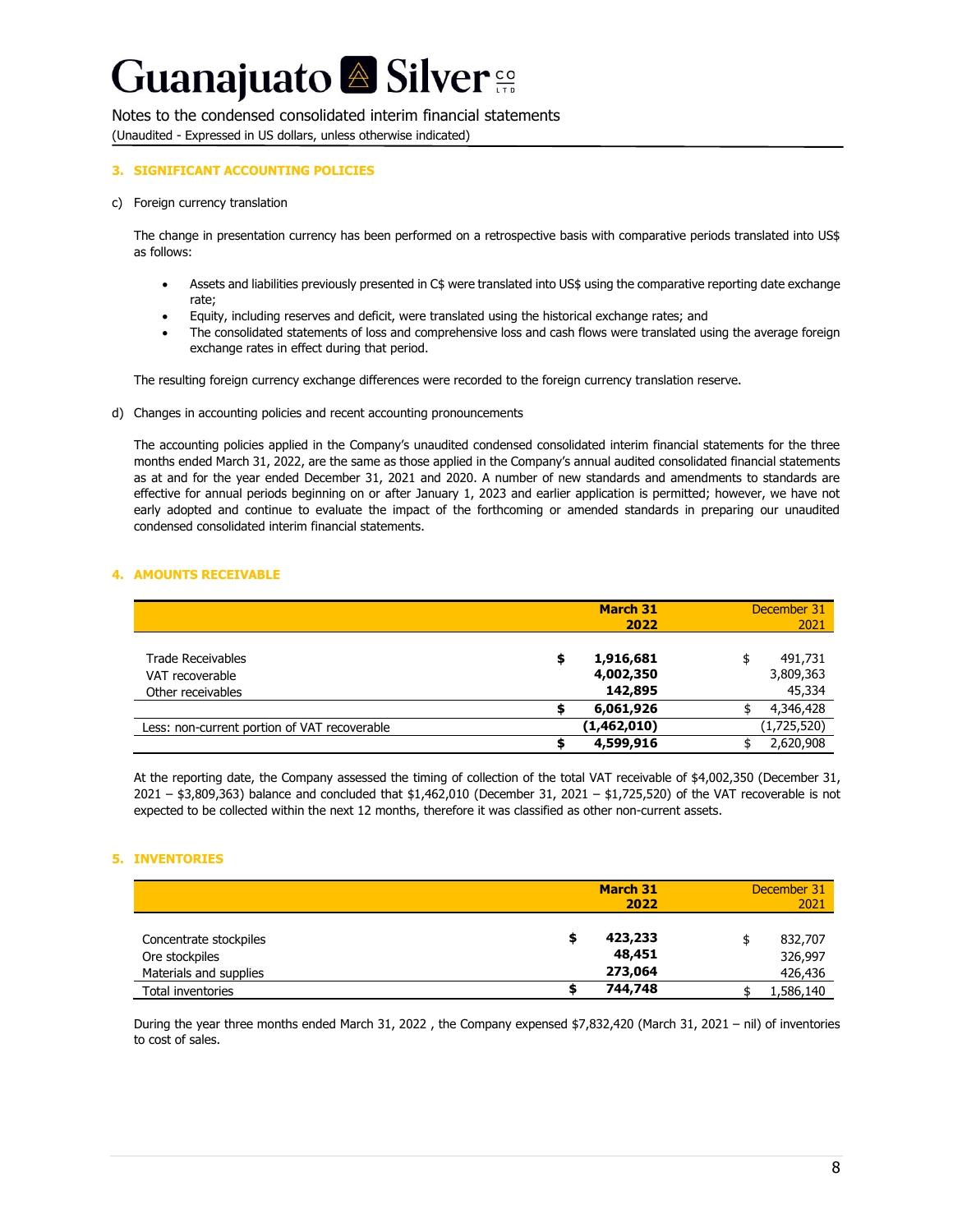Notes to the condensed consolidated interim financial statements

(Unaudited - Expressed in US dollars, unless otherwise indicated)

#### **6. OTHER CURRENT ASSETS**

As at March 31, 2022, the Company held nil gold and silver bullion.

As at December 31, 2021, other current assets were comprised of 400 ounces of gold and 40,000 ounces of silver valued at \$1,622,935. These were held to satisfy the Company's principal repayment obligations under the OCIM Loan (note 9).

#### **7. MINERAL PROPERTIES, PLANT AND EQUIPMENT, AND EXPLORATION AND EVALUATION ASSETS**

|                                    |                            |                       | Property, plant and equipment       |                       |                                     |                                                |              |
|------------------------------------|----------------------------|-----------------------|-------------------------------------|-----------------------|-------------------------------------|------------------------------------------------|--------------|
|                                    | Machinery and<br>equipment | Land and<br>buildinas | Furniture and<br>other<br>equipment | <b>Total PP&amp;E</b> | <b>Mineral</b><br><b>properties</b> | <b>Exploration</b><br>and evaluation<br>assets | <b>Total</b> |
| <b>COST</b>                        | Ś                          | s                     | s                                   |                       | s                                   | s                                              | Ś            |
| Balance at December 31, 2021       | 12,640,237                 | 4,885,684             | 1,781,997                           | 19,307,919            | 14,647,608                          | 2,797,365                                      | 36,752,892   |
| <b>Additions</b>                   | 15,430                     | 20,190                | 104,718                             | 140,338               | 208,297                             |                                                | 348,635      |
| Changes in closure and reclamation | $\sim$                     | ٠                     |                                     | ٠                     | (269, 547)                          | ٠                                              | (269, 547)   |
| <b>Balance at March 31, 2022</b>   | 12,655,667                 | 4,905,874             | 1,886,715                           | 19,448,257            | 14,586,358                          | 2,797,365                                      | 36,831,980   |
|                                    |                            |                       |                                     |                       |                                     |                                                |              |
| <b>ACCUMULATED DEPRECIATION</b>    |                            |                       |                                     |                       |                                     |                                                |              |
| Balance at December 31, 2021       | 818,699                    | 43,433                | 135,090                             | 997,223               | 779,693                             |                                                | 1,776,916    |
| Depreciation                       | 779,478                    | 6,177                 | 97,740                              | 883,395               | 925,680                             | ٠                                              | 1,809,076    |
| <b>Balance at March 31, 2022</b>   | 1,598,177                  | 49,611                | 232,830                             | 1,880,618             | 1,705,374                           |                                                | 3,585,992    |
|                                    |                            |                       |                                     |                       |                                     |                                                |              |
| Net book value at March 31, 2022   | 11,057,490                 | 4.856.263             | 1,653,885                           | 17,567,639            | 12.880.984                          | 2,797,365                                      | 33,245,988   |
|                                    |                            |                       |                                     |                       |                                     |                                                |              |
| <b>COST</b>                        |                            |                       |                                     |                       |                                     |                                                |              |
| Balance at December 31, 2020       | 106,796                    | ۰                     | 18,561                              | 125,358               | $\tilde{\phantom{a}}$               | 2,529,887                                      | 2,655,245    |
| <b>Additions</b>                   | 12,533,441                 | 4,885,684             | 1,763,436                           | 19, 182, 561          | 12,422,640                          | 267,478                                        | 31,872,680   |
| Changes in closure and reclamation |                            |                       |                                     |                       | 2,224,967                           |                                                | 2,224,967    |
| Balance at December 31, 2021       | 12,640,237                 | 4,885,684             | 1,781,997                           | 19,307,919            | 14,647,608                          | 2,797,365                                      | 36,752,892   |
|                                    |                            |                       |                                     |                       |                                     |                                                |              |
| <b>ACCUMULATED DEPRECIATION</b>    |                            |                       |                                     |                       |                                     |                                                |              |
| Balance at December 31, 2020       | 1,575                      | $\tilde{\phantom{a}}$ | 5,441                               | 7,016                 | $\tilde{\phantom{a}}$               | ٠                                              | 7,016        |
| Depreciation                       | 817,124                    | 43,433                | 129,650                             | 990,207               | 779,693                             | $\sim$                                         | 1,769,900    |
| Balance at December 31, 2021       | 818,699                    | 43,433                | 135,090                             | 997,223               | 779,693                             | ٠                                              | 1,776,916    |
|                                    |                            |                       |                                     |                       |                                     |                                                |              |

Exploration and evaluation assets

Net book value at December 31, 2021

|                            | <b>El Pinguico</b> | <b>Other claims</b> | <b>Total</b> |
|----------------------------|--------------------|---------------------|--------------|
| <b>Acquisition Cost:</b>   |                    |                     |              |
| Balance, December 31, 2020 | 2,264,630          | 265,257             | 2,529,887    |
| <b>Additions</b>           | 267,478            |                     | 267,478      |
| Balance, December 31, 2021 | 2,532,108          | 265,257             | 2,797,365    |
| Balance, March 31, 2022    | 2,532,108          | 265,257             | 2,797,365    |

1,646,907

18,310,696

13,867,914

2,797,365

34,975,976

4,842,251

11,821,538

#### a) El Pinguico Mine Project

The Pinguico Mine project is comprised of two mining claims, El Pinguico and Ample de El Pinguico, covering 71.7 hectares. It is subject to a 4% net smelter return ("NSR") royalty and a 15% Net Profits Interest ("NPI") on minerals recovered from the existing surface and underground stockpiles of mineralized rock and a 3% NSR and 5% NPI on all newly mined mineralized material.

On August 18, 2020, as amended on November 8, 2020, the Company entered into a royalty purchase option vendor agreement to acquire 3 of the 4 underlying royalties on the El Pinguico Project from the original vendor of the property (the "Option Agreement"), Exploraciones Mineras Del Bajio S.A. de C.V. ("EMBSA"), a company controlled by a director of the Company. Under the Option Agreement, the Company has the option to repurchase the following royalties from EMBSA: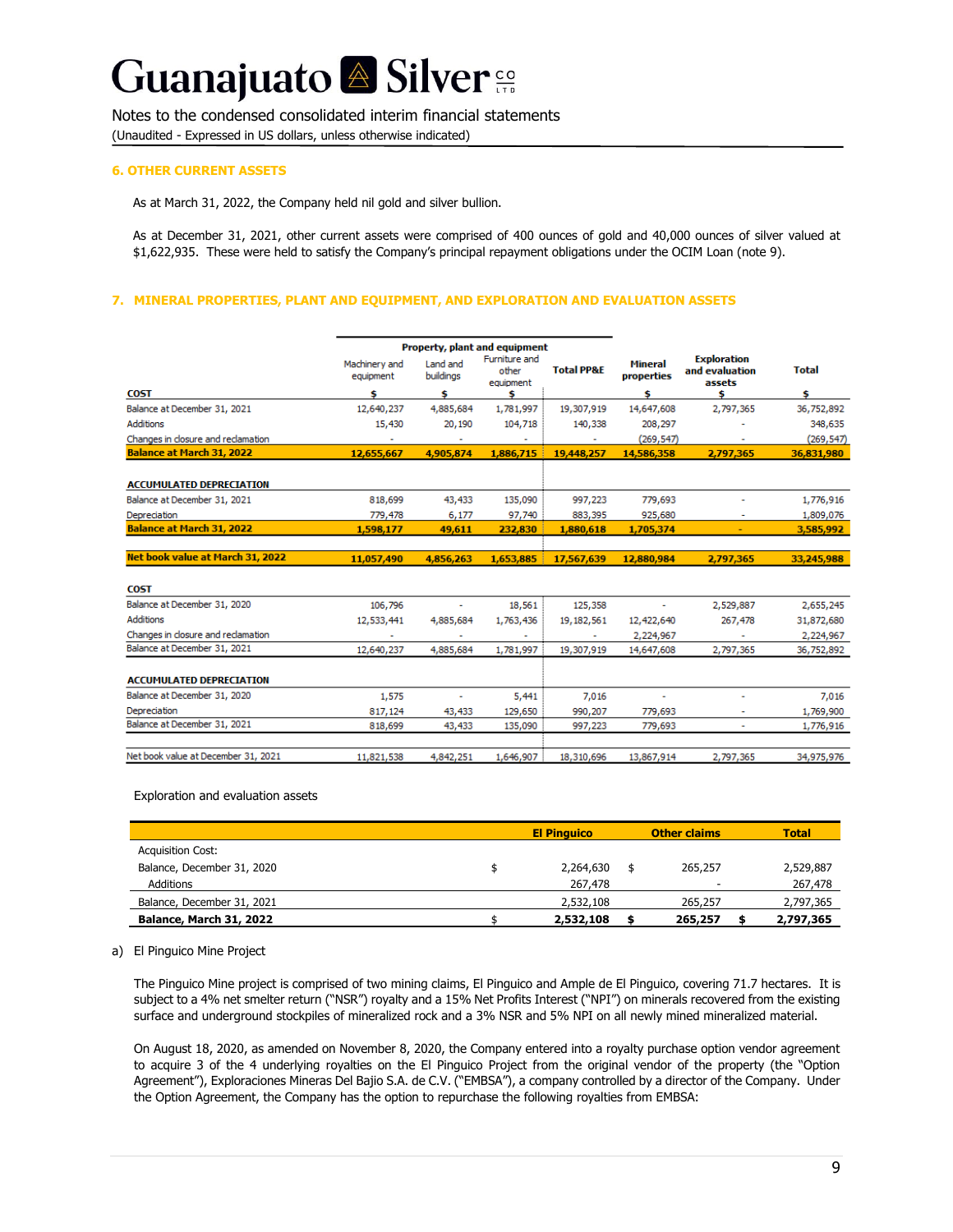Notes to the condensed consolidated interim financial statements (Unaudited - Expressed in US dollars, unless otherwise indicated)

### **7. MINERAL PROPERTIES, PLANT AND EQUIPMENT (continued)**

- a) El Pinguico Mine Project (continued)
	- the 4% NSR on all "broken material" within both the above ground and underground stockpiles;
	- the 3% NSR on all newly established in-situ material discovered on the El Pinguico Project; and
	- the 5% NPI on all newly established in-situ material discovered on the El Pinguico Project.

Under the terms of the Option Agreement, the Company will pay a total of CAD\$1,675,000 cash and issue 3,750,000 units (each unit comprised of one common share and one non-transferable share purchase warrant, exercisable at CAD\$0.175 per share for a term of 5 years) to EMBSA as follows:

- CAD\$200,000 cash (paid) and 3,750,000 units on or before November 30, 2020 (issued);
- CAD\$325,000 cash on or before February 22, 2021 (paid);
- CAD\$525,000 cash on or before February 22, 2022;
- CAD\$625,000 cash on or before February 22, 2023.

On April 7, 2022, the Company and EMBSA amended the Option Agreement whereby the CAD\$525,000 option payment due on February 22, 2022, was deferred and will be paid as follows:

- CAD\$262,500 on or before April 10, 2022 (paid)
- CAD\$262,500 on or before October 10, 2022 (Second Installment) The Second Installment shall bear interest from February 22, 2022, at an annual rate of 5%, compounded annually, until the date of repayment.
- b) Other Mexican claims

The Company has 7,800 hectares of additional mining claims within the Guanajuato and Queretaro regions as follows:

- i. Patito I and II concessions located approximately 1.5 km southwest, and 3.0 km due south of the El Pinguico Project.
- ii. The Analy I & Analy II concessions located 100 km east of the city of Guanajuato, Mexico.
- iii. El Ruso, Ysabela and Camila concessions located near the northern boundary between the States of Guanajuato and Queretaro in central Mexico.
- iv. Over 7,000 hectares of mining claims south and east of the city of Guanajuato acquired from Endeavour as part of the El Cubo Complex transaction.
- A 2.5% NSR exists on seven concessions (i, ii, and iii above) of which, one half (1.25%) may be repurchased for \$500,000.
- c) Rossland Properties, British Columbia, Canada

As of March 31, 2022 , the Company holds certain mineral claims within the historic Rossland gold camp in southeastern British Columbia.

#### **8. ADVANCE PAYMENT**

In October 2021, the Company received \$1,293,103 (plus \$206,897 of VAT) up-front payment from its customer which was recognized as deferred revenue. The advance payment bears interest at 12-month Libor + 6.75% and is to be repaid in 15 monthly installments of \$100,000 (inclusive of VAT), after a 3-month grace period, against the proceeds from the silver-gold concentrate delivered.

As at March 31, 2022 the Company has paid \$258,620 of principal and interest of \$39,893 (December 31, 2021 - nil payment and nil interest).

The advance payment is recognized as revenue upon delivery of the silver-gold concentrate when the customer obtains control of the silver-gold concentrate, and the Company has satisfied its performance obligation.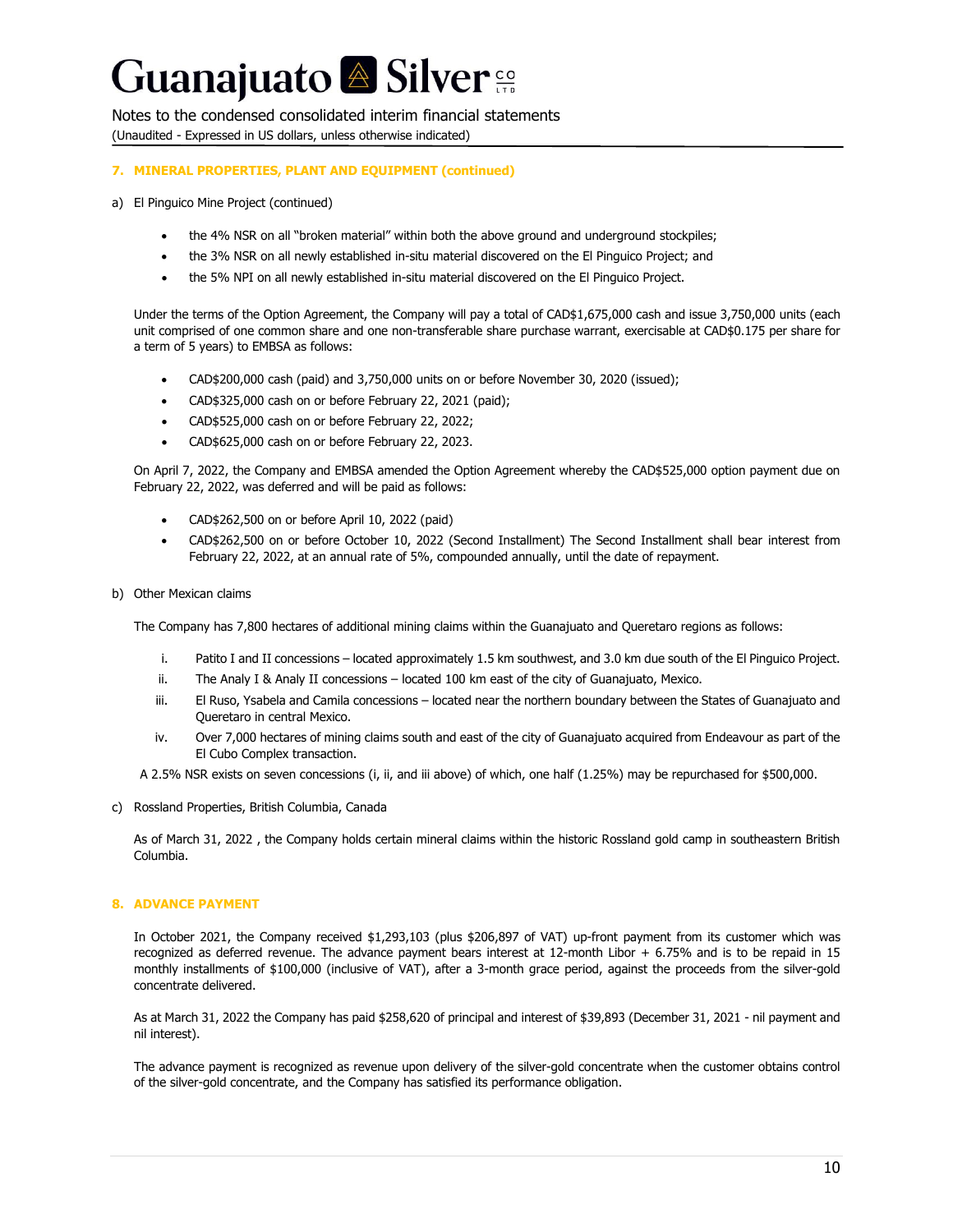Notes to the condensed consolidated interim financial statements (Unaudited - Expressed in US dollars, unless otherwise indicated)

#### **9. LOANS PAYABLE**

|                                            | <b>OCIM</b>     | <b>Vehicles</b> | <b>Total</b>    |
|--------------------------------------------|-----------------|-----------------|-----------------|
| Balance, December 31, 2021                 | \$<br>8,007,072 | \$<br>174,277   | \$<br>8,181,349 |
| Interest expense                           | 478,970         | 2,868           | 481,838         |
| Accreation expense                         | 7,895           |                 | 7,895           |
| Loan payments                              | (1,611,427)     | (13, 541)       | (1,624,968)     |
| Effect of change in foreign exchange rates |                 | 1,283           | 1,283           |
| Changes in fair value of derivative        | 242,813         |                 | 242,813         |
| Balance, March 31, 2022                    | \$<br>7,125,323 | \$<br>164,888   | \$<br>7,290,211 |
| Which consist of:                          |                 |                 |                 |
| Current portion of loans                   | 7,125,323       | 77,867          | 7,203,190       |
| Non-current portion of loans               |                 | 87,021          | 87,021          |
| Balance, March 31, 2022                    | \$<br>7,125,323 | \$<br>164,888   | \$<br>7,290,211 |
|                                            |                 |                 |                 |
|                                            | <b>OCIM</b>     | <b>Vehicles</b> | <b>Total</b>    |
| Balance, December 31, 2020                 | \$              | \$<br>21,721    | \$<br>21,721    |
| Additions                                  | 7,450,000       | 183,576         | 7,633,576       |
| Interest expense                           | 922,365         | 50,082          | 972,447         |
| Loan payments                              |                 | (76, 478)       | (76, 478)       |
| Effect of change in foreign exchange rates |                 | (4,624)         | (4,624)         |
| Derivative asset                           | (365,293)       |                 | (365,293)       |
| Balance, December 31, 2021                 | \$<br>8,007,072 | \$<br>174,277   | \$<br>8,181,349 |
| Which consist of:                          |                 |                 |                 |
| Current portion of loan                    | 7,217,403       | 68,119          | 7,285,522       |
| Non-current portion of loan                | 789,669         | 106,158         | 895,827         |
| Balance, December 31, 2021                 | \$<br>8,007,072 | \$<br>174,277   | \$<br>8,181,349 |

#### OCIM loan

On May 31, 2021, the Company entered into a definitive agreement for an 18-month gold and silver loan with European based OCIM Group ("OCIM") for \$7,500,000 less \$50,000 of transaction cost. The loan is repayable over the following 12 months commencing February 28, 2022, with the Company delivering 19,076 silver and 178.5 gold ounces per month (an aggregate 228,916 silver and 2,141 gold ounces). The number of silver and gold ounces was fixed at an annualized 15% discount to the spot price on July 26, 2021, the date the Company served notice of drawdown of funds.

The loan is classified as a financial liability and measured at amortized cost using the effective interest rate implicit in the loan. The requirement to deliver gold and silver ounces was determined to be a derivative and is measured at fair value at the end of each reporting period. As at March 31, 2022 , the fair value of the derivative was an asset of \$122,480. For the three months ended March 31, 2022, the Company recognized a loss of \$242,813 on revaluation of the derivative in profit or loss (December 31, 2021 - gain of \$289,908).

As at March 31, 2022, the carrying value of the loan is \$7,247,803. The value of the derivatie asset is \$122,480. The resulting net amount is \$7,125,323. and the principal amount owing on the loan is \$7,224,119.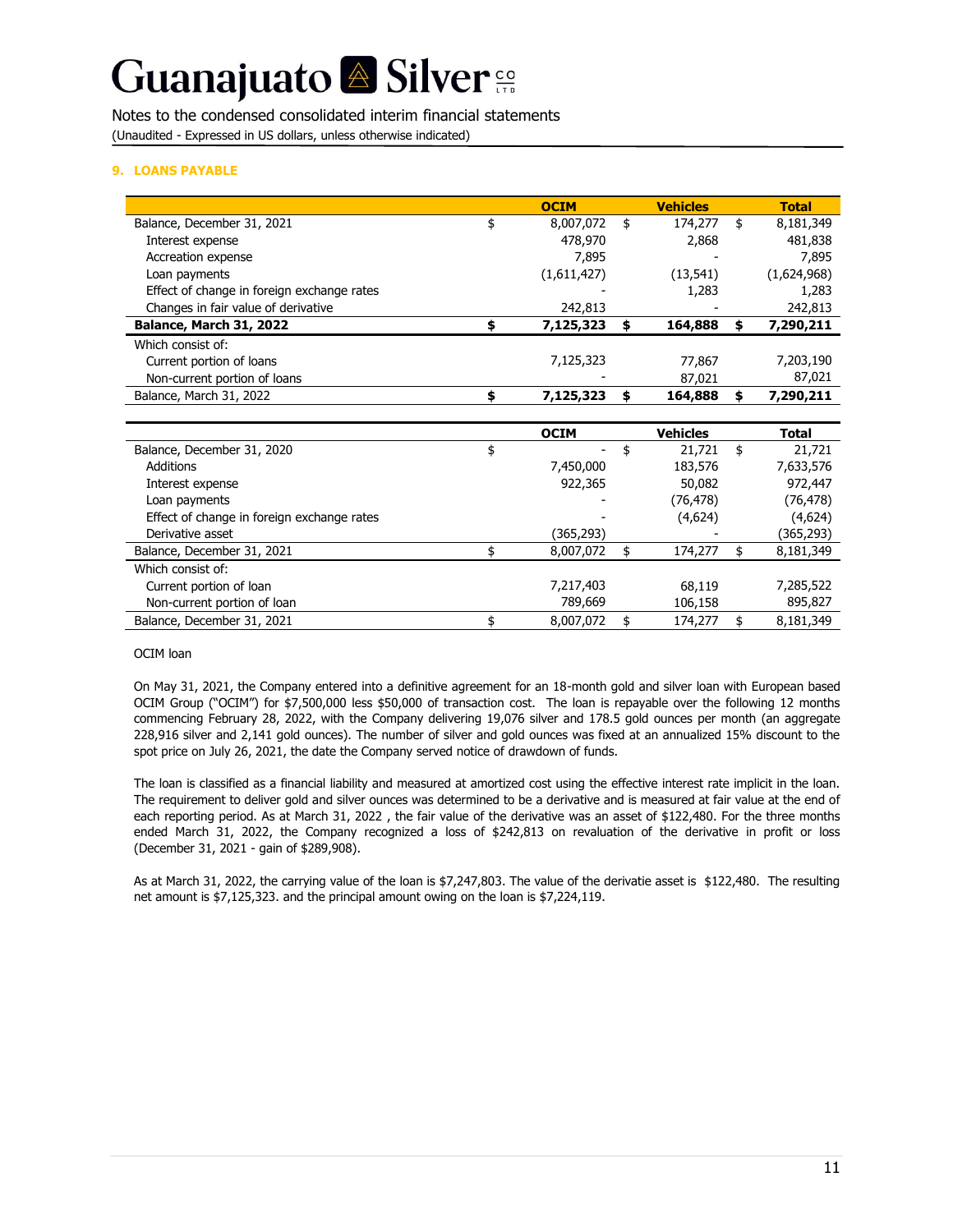Notes to the condensed consolidated interim financial statements

(Unaudited - Expressed in US dollars, unless otherwise indicated)

#### **10. PROVISION FOR RECLAMATION AND REHABILITATION**

The Company recognized a provision for reclamation related to the environmental restoration and closure costs associated with the acquired El Cubo Complex. Significant reclamation and closure activities include land rehabilitation, decommissioning of buildings and mine facilities, ongoing care and maintenance and other costs.

|                                             | <b>El Cubo Complex</b> |
|---------------------------------------------|------------------------|
| Balance at December 31, 2021                | 6,249,826              |
| Accretion                                   | 124,470                |
| Changes in estimate                         | (269, 547)             |
| Effect of changes in foreign exchange rates | 210,717                |
| Balance at March 31, 2022                   | 6,315,466              |

|                                             | <b>El Cubo Complex</b> |
|---------------------------------------------|------------------------|
| Anticipated settlement date                 | 2029                   |
| Undiscounted uninflated estimated cash flow | 6,757,518              |
| Estimated life of mine (years)              | 6.0                    |
| Discount rate                               | 8.41                   |
| Inflation rate                              | 7.45                   |

#### **11. SHARE CAPITAL**

#### a) Authorized share capital

The authorized share capital of the Company is as follows:

- i. unlimited voting common shares without par value
- ii. unlimited preferred shares without par value
- b) Equity offerings

During the three months ended March 31, 2022 , the Company issued common shares as follows:

i. The Company issued 1,616,524 common shares on the exercise of 1,616,524 warrants for net proceeds of \$371,448 (CAD\$ \$472,099)

During the year ended December 31, 2021, the Company issued common shares as follows:

- ii. On March 11, 2021, the Company completed a non-brokered private placement and issued 56,500,000 units at CAD\$0.30 per unit for gross proceeds of \$13,415,117 (CAD\$16,950,000). Each unit consisted of one common share and one-half common share purchase warrant. Each whole warrant entitles the holder to purchase one additional common share at CAD\$0.45 per share for a period of three years. In connection with the private placement, the Company incurred issuance costs of \$270,565 (CAD\$341,839) paid in cash, issued 518,139 common shares and 1,648,669 finder's warrants with an exercise price of CAD\$0.45 exercisable for three years and a fair value of \$532,915 (CAD\$670,141) as finders fees.
- iii. On April 9, 2021 the Company issued 21,331,058 common shares with a fair value of \$9,835,451 (CAD\$12,372,014) in connection with the acquisition of El Cubo Complex, see note 7 (a).
- iv. On November 16, 2021, the Company issued a total of 901,224 common shares to settle the VAT payable on the Promissory note with Endeavour in connection with the acquisition of El Cubo Complex, (see note 7 (a) and 12(c)) totalling \$387,487 (CAD\$495,673).
- v. On December 8, 2021, the Company completed a non-brokered private placement and issued 17,304,306 units at CAD\$0.55 per unit for gross proceeds of \$7,450,683 (CAD\$9,517,368). Each unit consisted of one common share and one-half common share purchase warrant. Each whole warrant entitles the holder to purchase one additional common share at CAD\$.0.75 per share for a period of two years. In connection with the private placement, the Company paid \$73,284 (CAD\$92,928) in cash and issued 352,910 finder's warrants with an exercise price of CAD\$0.75 exercisable for two years and a fair value of \$37,597 (CAD\$47,665) as finders fees.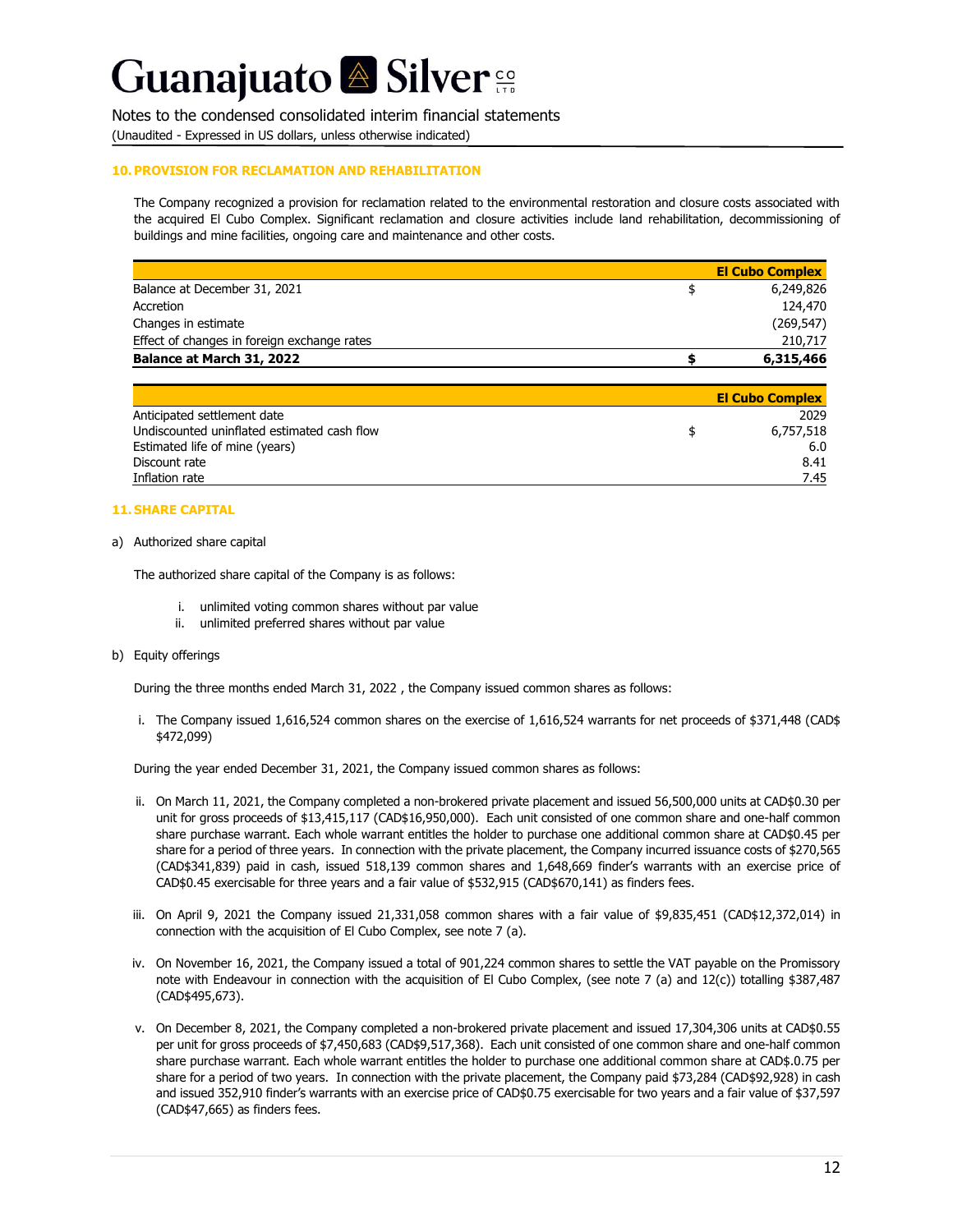#### Notes to the condensed consolidated interim financial statements

(Unaudited - Expressed in US dollars, unless otherwise indicated)

#### **11. SHARE CAPITAL (continued)**

- b) Equity offerings (continued)
	- vi. During the year ended December 31, 2021, the Company issued 15,211,453 common shares on exercise of 15,211,453 warrants for net proceeds of \$3,142,165 (CAD\$3,884,425) and issued 1,412,500 common shares on the exercise of 1,412,500 options for net proceeds of \$197,678 (CAD\$244,375).

#### **12. OTHER RESERVES**

#### a) Warrants

The following summarizes the continuity of common share purchase warrants:

|                                      |                              | <b>March 31, 2022</b>                              | December 31, 2021            |                                             |  |
|--------------------------------------|------------------------------|----------------------------------------------------|------------------------------|---------------------------------------------|--|
|                                      | <b>Number</b><br>outstanding | <b>Weighted average</b><br>exercise price<br>CAD\$ | <b>Number</b><br>outstanding | Weighted average<br>exercise price<br>CAD\$ |  |
|                                      |                              |                                                    |                              |                                             |  |
| Outstanding, beginning of the period | 54,890,334                   | 0.45                                               | 32,893,012                   | 0.29                                        |  |
| Issued                               |                              | ۰                                                  | 38,727,275                   | 0.52                                        |  |
| Exercised                            | (1,616,525)                  | 0.29                                               | (15, 211, 453)               | 0.26                                        |  |
| Expired and forfeited                | (4,504,925)                  | 0.50                                               | (1,518,500)                  | 0.43                                        |  |
| Outstanding, end of the year         | 48,768,884                   | 0.46                                               | 54,890,334                   | 0.45                                        |  |

As at March 31, 2022 , the following common share purchase warrants were outstanding:

| <b>Expiry date</b>      | <b>Exercise price</b><br><b>CADS</b> | <b>Warrants</b><br>outstanding | <b>Remaining</b><br>life (years) |
|-------------------------|--------------------------------------|--------------------------------|----------------------------------|
| August 11, 2022         | 0.25                                 | 6,672,129                      | 0.36                             |
| November 30, 2023       | 0.75                                 | 7,627,289                      | 1.67                             |
| December 7, 2023        | 0.75                                 | 1,201,317                      | 1.69                             |
| March 11, 2024          | 0.45                                 | 29,518,149                     | 1.94                             |
| November 30, 2025       | 0.18                                 | 3,750,000                      | 3.67                             |
| Balance, March 31, 2022 | 0.46                                 | 48,768,884                     | 1.81                             |

#### b) Stock options

The Company has adopted an incentive stock option plan (the "Plan") under the rules of the TSXV pursuant to which the Company's Board of Directors is authorized, from time to time, to grant stock options to employees, consultants, directors and officers. The Plan is a rolling stock option plan whereby the number of stock options issuable under the plan shall not exceed, on a rolling basis, 10% of the Company's issued and outstanding common shares at the time of grant.

Under the plan, the exercise price of each option is equal to the market price of the Company's common shares on the date of grant. The stock options can be granted for a maximum term of 10 years with vesting terms determined by the Board of Directors. No individual may be granted options exceeding 5% and no consultant or individual employed to provide "investor relations activities" may be granted options exceeding 2% of the Company's common shares outstanding in any 12-month period.

Continuity of the Company's stock options issued and outstanding was as follows:

|                                | <b>Number of options</b> | <b>Weighted average</b><br>exercise price<br><b>CAD\$</b> |
|--------------------------------|--------------------------|-----------------------------------------------------------|
| Outstanding, December 31, 2020 | 6,412,500                | 0.19                                                      |
| Granted                        | 8,325,000                | 0.50                                                      |
| Expired                        | (1,412,500)              | 0.15                                                      |
| Outstanding, December 31, 2021 | 13,325,000               | 0.31                                                      |
| Granted                        | 700,000                  | 0.64                                                      |
| Outstanding, March 31, 2022    | 14,025,000               | 0.40                                                      |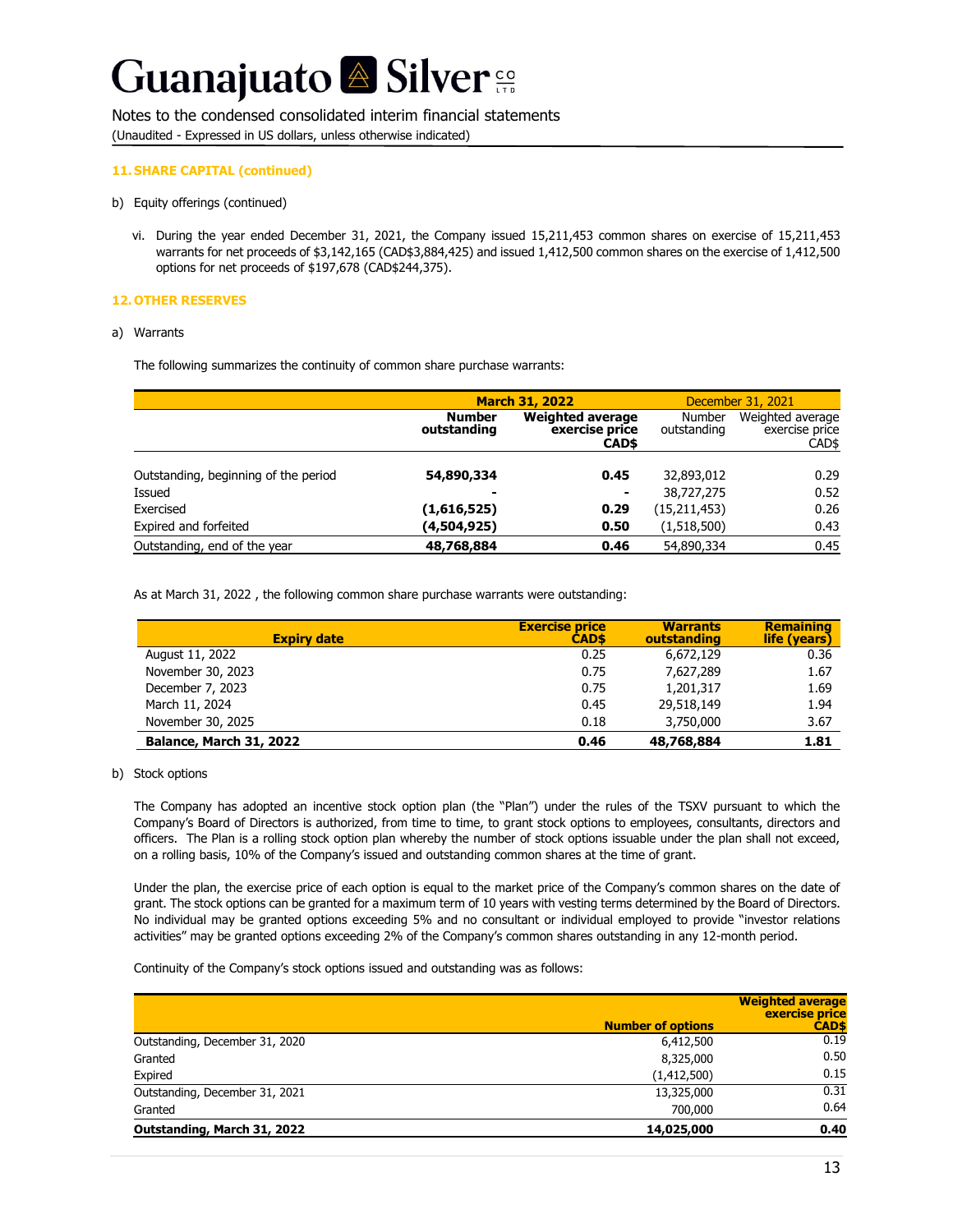#### Notes to the condensed consolidated interim financial statements

(Unaudited - Expressed in US dollars, unless otherwise indicated)

#### **12. OTHER RESERVES (continued)**

#### b) Stock options (continued)

The following table summarizes the information about stock options outstanding as at March 31, 2022 :

|                    | <b>Options</b> | <b>Weighted</b><br>average exercise | <b>Options</b> | <b>Weighted</b><br>average exercise |
|--------------------|----------------|-------------------------------------|----------------|-------------------------------------|
| <b>Expiry date</b> | outstanding    | <b>price CAD\$</b>                  | exercisable    | price CAD\$                         |
| August 18, 2022    | 262,500        | 0.40                                | 262,500        | 0.40                                |
| March 30, 2023     | 2,225,000      | 0.08                                | 2,225,000      | 0.08                                |
| May 31, 2023       | 50,000         | 0.10                                | 50,000         | 0.10                                |
| June 27, 2023      | 550,000        | 0.20                                | 550,000        | 0.20                                |
| October 12, 2023   | 2,025,000      | 0.30                                | 2,025,000      | 0.30                                |
| January 4, 2024    | 150,000        | 0.30                                | 150,000        | 0.30                                |
| February 6, 2024   | 150,000        | 0.30                                | 150,000        | 0.30                                |
| February 17, 2024  | 37,500         | 0.30                                | 37,500         | 0.30                                |
| March 24, 2026     | 6,450,000      | 0.51                                | 4,416,667      | 0.51                                |
| April 26, 2026     | 250,000        | 0.60                                | 250,000        | 0.60                                |
| May 14, 2026       | 400,000        | 0.60                                | 133,333        | 0.60                                |
| July 15, 2026      | 200,000        | 0.45                                | 200,000        | 0.45                                |
| September 8, 2026  | 400,000        | 0.49                                | 133,333        | 0.49                                |
| October 12, 2026   | 150,000        | 0.41                                | 50,000         | 0.41                                |
| November 5, 2026   | 25,000         | 0.53                                | 8,333          | 0.53                                |
| September 22, 2023 | 200,000        | 0.64                                | 50,000         | 0.64                                |
| March 22, 2027     | 500,000        | 0.64                                | 166,667        | 0.64                                |
| March 31, 2022     | 14,025,000     | 0.40                                | 10,858,334     | 0.36                                |

In determining the fair value of the stock options issued, the Company used the Black-Scholes option pricing model to establish the fair value of options granted during the period by applying the following assumptions:

|                                  | March 31<br>2022 | December 31<br>2021 |
|----------------------------------|------------------|---------------------|
| Risk-free interest rate          | 2.31%            | $0.50\% - 0.67\%$   |
| Expected life of options (years) | 2-5 vears        | 2-5 years           |
| Expected annualized volatility   | 156.59%          | 149.93%-157.82%     |
| Expected dividend yield          | Nil              | Nil                 |

#### **13. LOSS PER SHARE**

|                                          | Three months ended March 31 |  |                       |  |
|------------------------------------------|-----------------------------|--|-----------------------|--|
|                                          | 2022<br>2021                |  |                       |  |
|                                          |                             |  | $(Restated - note 3)$ |  |
| Net loss for the period                  | 4,939,152                   |  | 2,678,703             |  |
| Weighted average number of shares(000's) | 224,556                     |  | 126,138               |  |
| Loss per share-basic and diluted         | 0.02                        |  | 0.02                  |  |

All of the outstanding warrants and options are anti-dilutive as at March 31, 2022 (March 31, 2021 - all).

#### **14. REVENUES**

The Company is principally engaged in the business of producing gold-silver concentrate in Mexico. The disaggregated revenue information in respect of the three months ended March 31, 2022 , and 2021 is as follows:

|                                 |                | Three months ended March 31 |
|---------------------------------|----------------|-----------------------------|
|                                 | 2022           |                             |
| Gold-silver concentrate         | $6,393,412$ \$ |                             |
| Provisional pricing adjustments | (6.774)        |                             |
| <b>Total Revenues</b>           | 6,386,638      |                             |

The Company sells 100% of gold-silver concentrate to one customer.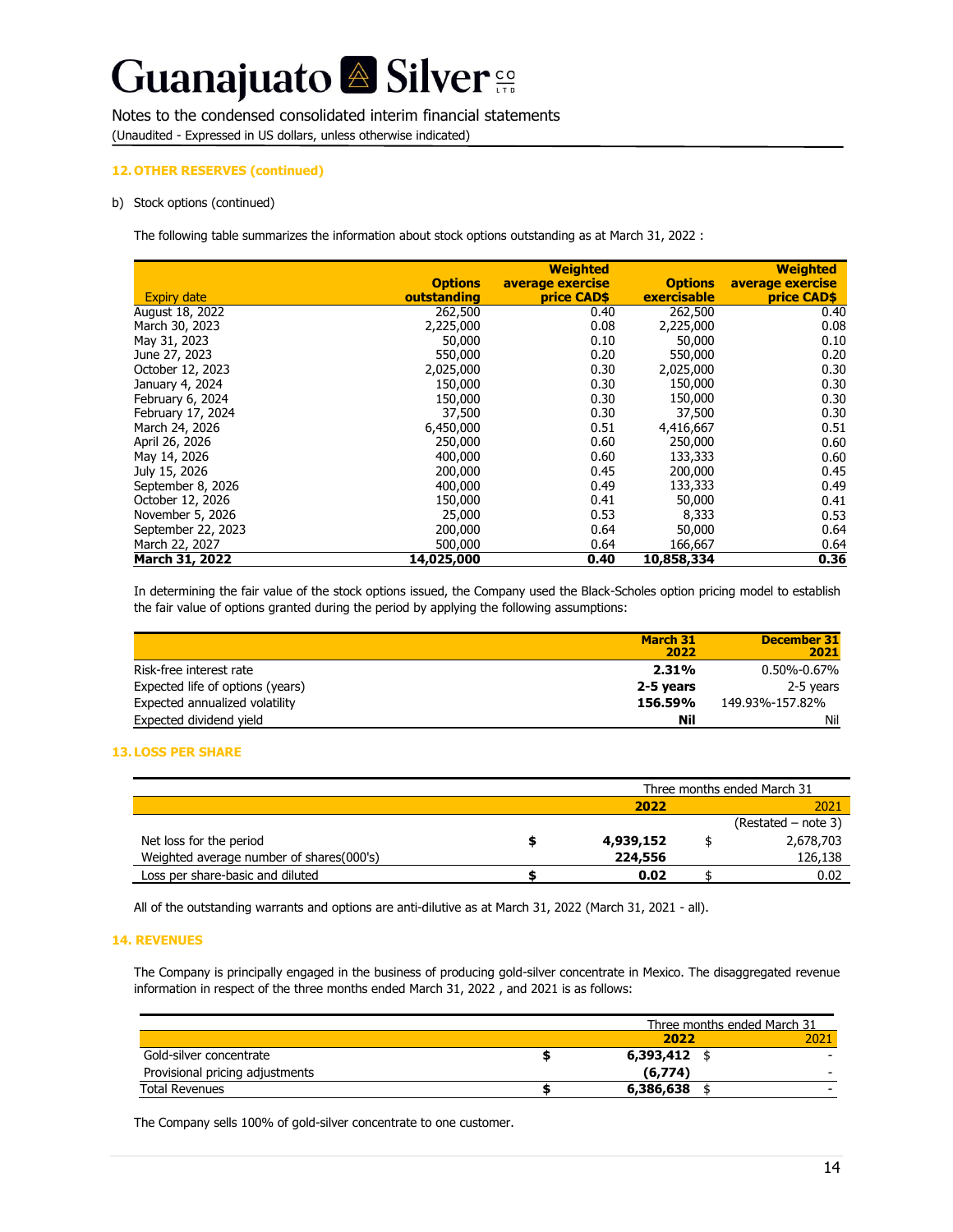Notes to the condensed consolidated interim financial statements (Unaudited - Expressed in US dollars, unless otherwise indicated)

#### **15.COST OF SALES**

|                                 | Three months ended March 31 |      |
|---------------------------------|-----------------------------|------|
|                                 | 2022                        | 2021 |
| <b>Production Costs</b>         | $5,583,155$ \$              |      |
| Transportation and selling cost | 102,646                     |      |
| Inventory changes               | 688,204                     |      |
| Depreciation                    | 1,749,757                   |      |
| Total Cost of sales             | $8,123,761$ \$              |      |

#### **16. GENERAL AND ADMINISTRATION**

|                                  |   |                | Three months ended March 31 |                       |  |
|----------------------------------|---|----------------|-----------------------------|-----------------------|--|
|                                  |   | 2022           |                             |                       |  |
|                                  |   |                |                             | $(Restated - note 3)$ |  |
| Salaries and employee benefits   | ш | 326,729        |                             |                       |  |
| Professional fees                |   | 387,066        |                             | 247,757               |  |
| Corporate and administration     |   | 454,601        |                             | 169,133               |  |
| Depreciation                     |   | 51,185         |                             | 15,850                |  |
| Total General and administration |   | $1,219,581$ \$ |                             | 432,740               |  |

#### **17. INTEREST AND FINANCE (COSTS) INCOME**

|                                  | Three months ended March 31 |  |                       |  |
|----------------------------------|-----------------------------|--|-----------------------|--|
|                                  | 2022                        |  | 2021                  |  |
|                                  |                             |  | $(Restated - note 3)$ |  |
| Interest income                  | 412                         |  | 142                   |  |
| Interest expense                 | (481,883)                   |  | (961)                 |  |
| Accretion expense                | (153, 334)                  |  |                       |  |
| Total Interest and finance costs | (634, 805)                  |  | (819)                 |  |

#### **18. RELATED PARTIES**

In addition to related party transactions described elsewhere in the notes to the condensed consolidated interim financial statements, the Company had the following related party transactions:

Compensation of key management personnel

Key management personnel include persons having the authority and responsibility for planning, directing and controlling the activities of the Company as a whole. The key management personnel of the Company are the members of the Company's executive management team and Board of Directors. Compensation provided to key management personnel is as follows:

|                              | Three months ended March 31 |                       |  |  |
|------------------------------|-----------------------------|-----------------------|--|--|
|                              | 2022                        | 2021                  |  |  |
|                              |                             | $(Restated - note 3)$ |  |  |
| Salaries, bonus and benefits | 35,494                      |                       |  |  |
| Consulting fees              | 71,039                      | 80,088                |  |  |
| Share-based compensation     | 275,125                     | 629,008               |  |  |
| Total                        | 381,658                     | 709.096               |  |  |

 $(1)$  Total consulting fees were paid to Blueberry Capital Corp. a company controlled by the CEO of the Company and Universal Solution Inc. a company controlled by the VP Corporate Development and Corporate Secretary of the Company.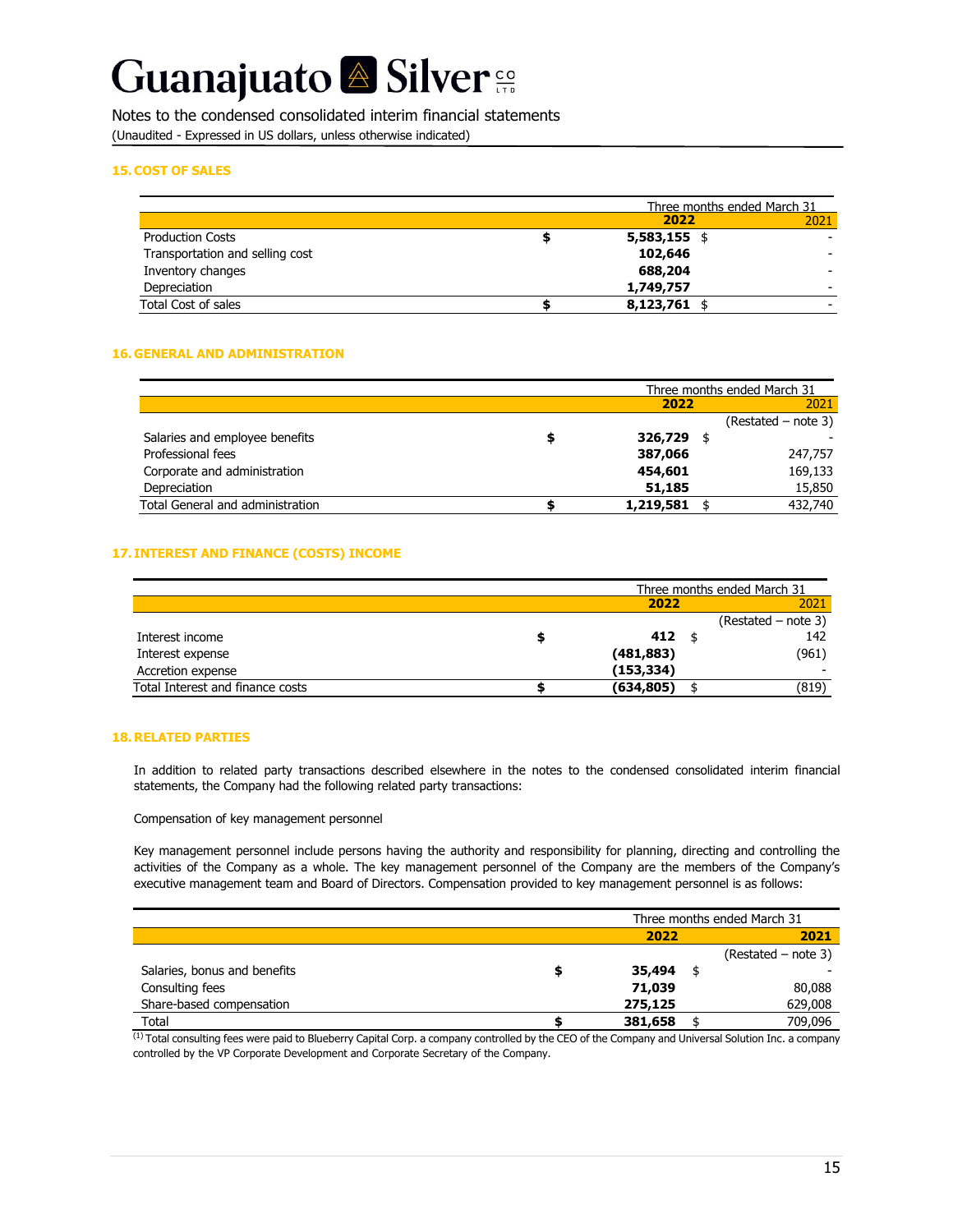# Guanajuato & Silver<sup>es</sup>

### Notes to the condensed consolidated interim financial statements

(Unaudited - Expressed in US dollars, unless otherwise indicated)

#### **19. SEGMENTED INFORMATION**

The Company has one operating mining segment which is located in Mexico as well as a corporate segment.

| <b>Three months ended March 31, 2022</b>        | <b>Mining</b>     |    | <b>Corporate</b> | <b>Total</b>      |
|-------------------------------------------------|-------------------|----|------------------|-------------------|
| Revenues from external customers                | \$<br>6,386,638   | \$ |                  | \$<br>6,386,638   |
| Cost of sales before depreciation and depletion | (6,374,004)       |    |                  | (6,374,004)       |
| Depreciation and depletion in cost of sales     | (1,749,757)       |    |                  | (1,749,757)       |
| General and administration                      | (408,651)         |    | (810, 928)       | (1,219,579)       |
| Other income (expense)                          | (457,442)         |    | (415, 930)       | (873, 372)        |
| Finance items                                   | (683,934)         |    | (425,144)        | (1, 109, 078)     |
| <b>Segmented loss</b>                           | \$<br>(3,287,149) | s  | (1,652,003)      | \$<br>(4,939,152) |
|                                                 |                   |    |                  |                   |
| Three months ended March 31, 2021               |                   |    |                  |                   |
| (Restated – note 3)                             | Mining            |    | Corporate        | Total             |
| Revenues from external customers                | \$                | \$ |                  | \$                |
| Cost of sales before depreciation and depletion |                   |    |                  |                   |
| Depreciation and depletion in cost of sales     |                   |    |                  |                   |
| General and administration                      | (109, 609)        |    | (323, 131)       | (432,740)         |
| Other income (expense)                          | (438,452)         |    | (1,268,367)      | (1,706,819)       |
| Finance items                                   | (165,105)         |    | (374,039)        | (539,144)         |
| <b>Segmented loss</b>                           | \$<br>(713,166)   | s  | (1,965,537)      | \$<br>(2,678,703) |
|                                                 |                   |    |                  |                   |

| <b>March 31, 2022</b> | <b>Mining</b>      | <b>Corporate</b>  | <b>Total</b>       |
|-----------------------|--------------------|-------------------|--------------------|
| Total assets          | 38,785,652         | \$<br>8,841,365   | \$<br>47,627,017   |
| Total liabilities     | (13,032,623)       | \$<br>(7,719,646) | \$<br>(20,752,269) |
| Capital expenditures  | 317,651            | \$<br>938         | \$<br>318,589      |
|                       |                    |                   |                    |
| December 31, 2021     | Mining             | Corporate         | Total              |
| Total assets          | 39,847,235         | \$<br>11,472,641  | \$<br>51,319,876   |
| Total liabilities     | \$<br>(12,001,292) | \$<br>(8,518,022) | \$<br>(20,519,314) |
| Capital expenditures  | 6,936,659          | \$<br>334,442     | \$<br>7,271,101    |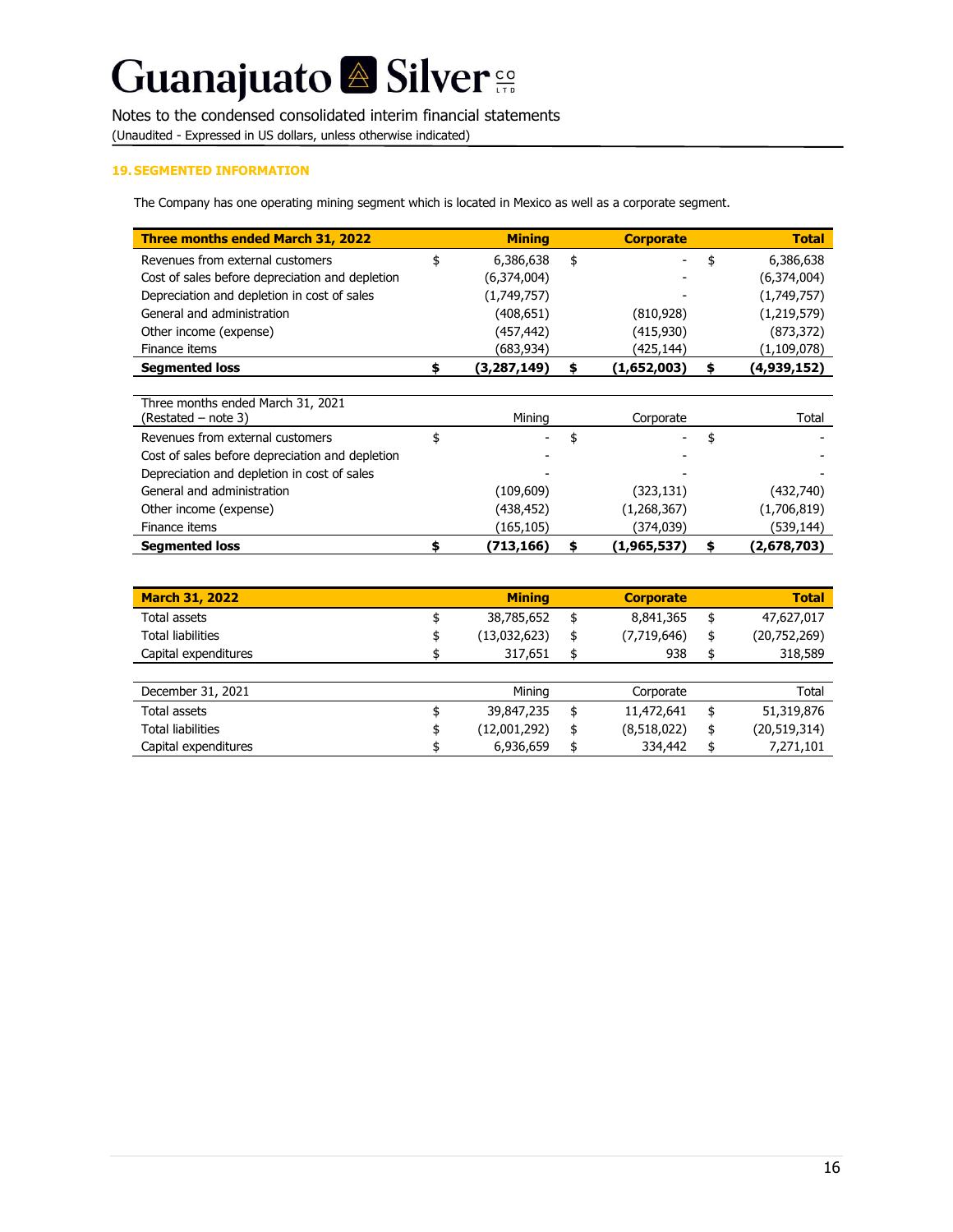Notes to the condensed consolidated interim financial statements (Unaudited - Expressed in US dollars, unless otherwise indicated)

#### **20. FINANCIAL INSTRUMENTS AND FAIR VALUE MEASUREMENTS**

Fair value measurement and valuation techniques

Financial instruments included in the consolidated statements of financial position are measured either at fair value or amortized cost. Estimated fair values for financial instruments are designed to approximate amounts for which the instruments could be exchanged in an arm's-length transaction between knowledgeable and willing parties.

The fair value hierarchy establishes three levels to classify the inputs to valuation techniques used to measure fair value:

- Level 1 inputs are quoted prices (unadjusted) in active markets for identical assets or liabilities.
- Level 2 inputs are quoted prices in markets that are not active, quoted prices for similar assets or liabilities in active markets, inputs other than quoted prices that are observable for the asset or liability (interest rate, yield curves), or inputs that are derived principally from or corroborated observable market data or other means.
- Level 3 inputs are unobservable (supported by little or no market activity).

The table below summarizes the valuation methods used to determine the fair value of each financial instrument:

| <b>Financial asset or liability</b>    | <b>Methods and assumptions used to estimate fair value</b>                                                                                                                                                                                                                                                          |
|----------------------------------------|---------------------------------------------------------------------------------------------------------------------------------------------------------------------------------------------------------------------------------------------------------------------------------------------------------------------|
| Silver and gold bullion (other assets) | Valued at the lower of cost or net realizable value. Net realizable value is based on<br>the estimated sale price of the silver and gold, generally determined using the spot<br>price at the period end.                                                                                                           |
| Trade receivables                      | Trade receivables arising from the sales of metal concentrates are subject to<br>provisional pricing, and the final selling price is adjusted at the end of a quotational<br>period. These are marked to market at each reporting date based on the forward<br>price corresponding to the expected settlement date. |
| OCIM loan                              | The fair value of the loan was estimated using the discounted cash flow method at a<br>rate that equates to a comparable current market interest rate.                                                                                                                                                              |
| Derivative                             | Valued using inputs derived from observable market data, including quoted<br>commodity forward prices.                                                                                                                                                                                                              |
| Vehicle loans                          | The carrying values of vehicle loans approximate their fair values as a result of<br>relatively unchanged interest rates since inception of the loans.                                                                                                                                                              |
| Other current liabilities              | The fair value of the contingent liability was based on the Monte-Carlo averaging<br>simulation technique on simulated gold prices. The paths of the gold prices are<br>simulated as geometric Brownian motions which is an industry standard approach for<br>simulating the expected future paths of gold prices.  |

The carrying value of cash and cash equivalents, deposit, accounts payable, promissory note and accrued liabilities, all of which are carried at amortized cost, approximate their fair value given their short-term nature. Trade receivables, loans, contingent liability and the derivative are classified within Level 2 of the fair value hierarchy.

During the three months ended March 31, 2022 , and 2020, there were no transfers between Level 1, Level 2, and Level 3 of the fair value hierarchy.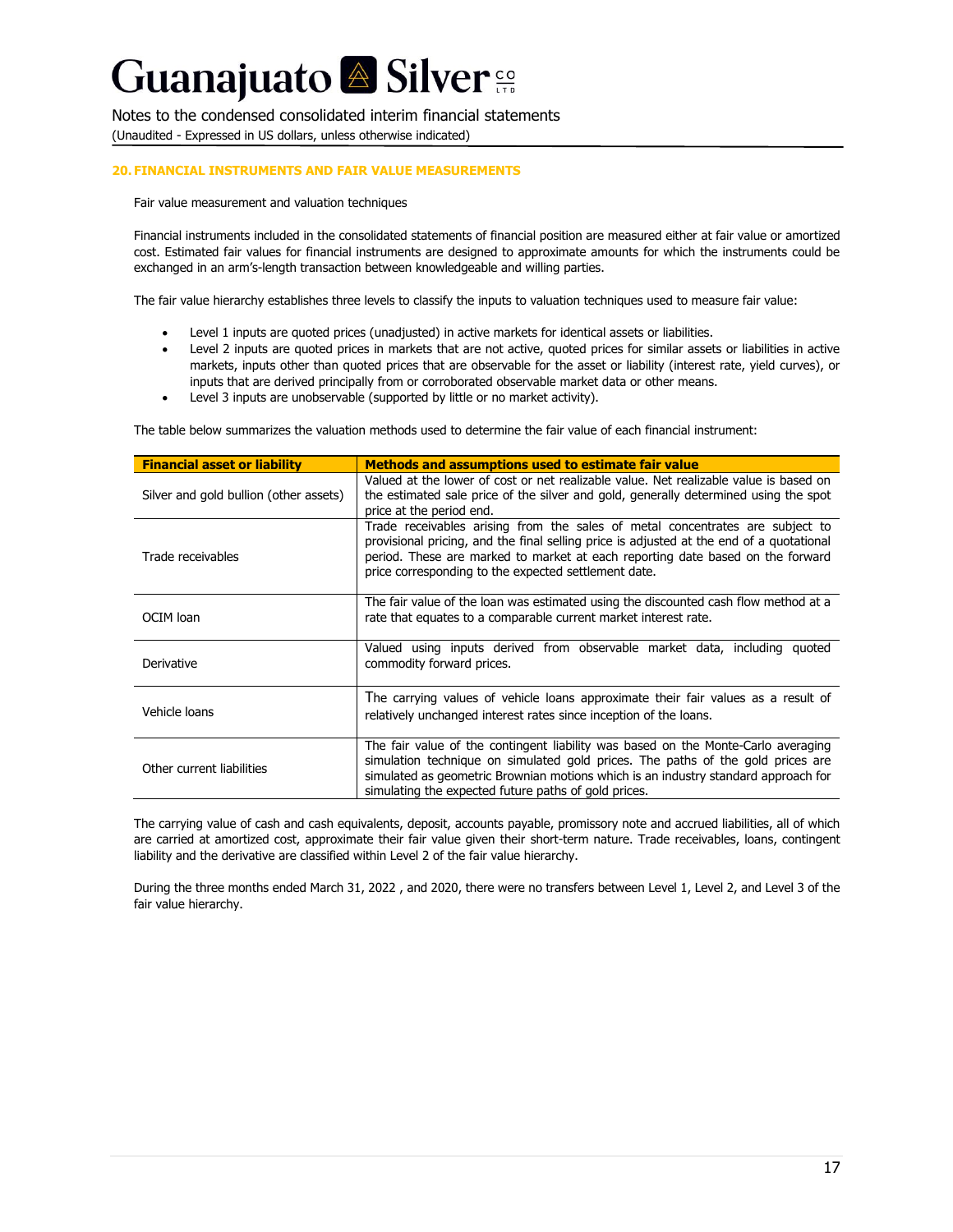## Guanajuato <sup>2</sup> Silver<sup>co</sup>

#### Notes to the condensed consolidated interim financial statements

(Unaudited - Expressed in US dollars, unless otherwise indicated)

#### **20. FINANCIAL INSTRUMENTS AND FAIR VALUE MEASUREMENTS (continued)**

|                                                         |     | <b>Fair value</b>        |    |                  |    |                          |      |         |                   |           |    | <b>Carrying value</b> |
|---------------------------------------------------------|-----|--------------------------|----|------------------|----|--------------------------|------|---------|-------------------|-----------|----|-----------------------|
|                                                         |     | through                  |    | <b>Amortized</b> |    |                          |      |         |                   |           |    | approximates          |
| <b>March 31, 2022</b>                                   |     | profit or loss           |    | cost             |    | <b>Total</b>             |      | Level 1 |                   | Level 2   |    | <b>Fair Value</b>     |
| <b>Financial assets measured at Fair Value</b>          |     |                          |    |                  |    |                          |      |         |                   |           |    |                       |
| Trade receivables from sale of concentrate              | Ś.  | 1,916,681                | \$ |                  | Ś. | 1,916,681                | Ś.   |         | \$                | 1,916,681 | \$ |                       |
| Derivative                                              |     | 122,480                  |    |                  |    | 122,480                  |      |         |                   | 122,480   |    |                       |
|                                                         | Ś.  | 2,039,161                | s  |                  | s  | 2,039,161                | s    |         |                   | 2,039,161 | s  |                       |
|                                                         |     |                          |    |                  |    |                          |      |         |                   |           |    |                       |
| <b>Financial assets not measured at Fair Value</b>      |     |                          |    |                  |    |                          |      |         |                   |           |    |                       |
| Cash and cash equivalents                               | \$  |                          | Š. | 6,886,559        | \$ | 6,886,559                | Ś    |         | \$.               |           | \$ | 6,886,559             |
| Other receivables                                       |     |                          |    | 4, 145, 244      |    | 4.145.244                |      |         |                   |           |    | 4.145.244             |
|                                                         | s   |                          | s  | 11,031,803       | s  | 11,031,804               | \$   |         | s                 |           | s  | 11,031,804            |
|                                                         |     |                          |    |                  |    |                          |      |         |                   |           |    |                       |
| <b>Financial liabilities measured at Fair Value</b>     |     |                          |    |                  |    |                          |      |         |                   |           |    |                       |
| Other current liabilities                               | \$. | (750,000)                | \$ |                  |    | (750,000)                | \$   |         | \$.               | (750,000) | s  |                       |
|                                                         |     | (750.000)                | s  |                  |    | (750,000)                | - \$ |         |                   | (750.000) | s  |                       |
|                                                         |     |                          |    |                  |    |                          |      |         |                   |           |    |                       |
| <b>Financial liabilities not measured at Fair Value</b> |     |                          |    |                  |    |                          |      |         |                   |           |    |                       |
| Accounts pavable and accrued liabilities                | Ś   |                          | Ś  | (4,882,157)      | Ś. | (4,882,157)              | \$.  |         | Ś                 |           | Ś  | (4,882,157)           |
| Vehicle loan                                            |     |                          |    | (164, 888)       |    | (164, 888)               |      |         |                   |           |    | (164, 888)            |
| <b>OCIM Loan</b>                                        |     |                          |    | (7,368,136)      |    | (7,368,136)              | s    |         |                   |           |    | (7,368,136)           |
|                                                         | Ś   |                          | ¢  | (12, 415, 181)   | s  | (12, 415, 182)           | s    |         |                   |           | ¢  | (12, 415, 182)        |
|                                                         |     |                          |    |                  |    |                          |      |         | <b>Fair value</b> |           |    |                       |
|                                                         |     | <b>Fair value</b>        |    |                  |    |                          |      |         |                   |           |    | <b>Carrying value</b> |
|                                                         |     | through                  |    | <b>Amortized</b> |    |                          |      |         |                   |           |    | approximates          |
| <b>December 31, 2021</b>                                |     | profit or loss           |    | cost             |    | <b>Total</b>             |      | Level 1 |                   | Level 2   |    | <b>Fair Value</b>     |
| <b>Financial assets measured at Fair Value</b>          |     |                          |    |                  |    |                          |      |         |                   |           |    |                       |
| Trade receivables from sale of concentrate              | Ś.  | 491,731                  | \$ |                  |    | 491,731                  | Ś    |         | \$                | 491,731   | Ś. |                       |
| Derivative                                              |     | 365,293                  |    |                  |    | 365,293                  |      |         |                   | 365,293   |    |                       |
|                                                         | s.  | 857,024                  | s  |                  | ¢. | 857,024                  | s    |         | ¢.                | 857,024   | Ś  |                       |
|                                                         |     |                          |    |                  |    |                          |      |         |                   |           |    |                       |
| <b>Financial assets not measured at Fair Value</b>      |     |                          |    |                  |    |                          |      |         |                   |           |    |                       |
| Cash and cash equivalents                               | s   |                          | Ś. | 8,234,043        | Ś. | 8,234,043                | Ś    |         | s                 |           | Ś. | 8,234,043             |
| Other assets - silver and gold bullion                  |     |                          |    | 1,622,935        |    | 1,622,935                |      |         |                   |           |    | 1,622,935             |
| Other receivables                                       |     |                          |    | 2,129,178        |    | 2,129,178                |      |         |                   |           |    | 2,129,178             |
|                                                         | s   | ٠                        | s  | 11,986,156       | s  | 11,986,156               | Ś    | ٠       | s                 | ٠         | s  | 11,986,156            |
|                                                         |     |                          |    |                  |    |                          |      |         |                   |           |    |                       |
| <b>Financial liabilities measured at Fair Value</b>     |     |                          |    |                  |    |                          |      |         |                   |           |    |                       |
| Other current liabilities                               |     | (750,000)                |    |                  |    | (750,000)                |      |         |                   | (750,000) |    |                       |
|                                                         | ÷   | <b><i>Latin uuul</i></b> |    |                  |    | <b><i>Latio</i></b> vour |      |         | ÷                 | (TFA,000) | ÷  |                       |

|                                                         | (750,000) |              | (730,000)     |        | 1730,000 J |              |
|---------------------------------------------------------|-----------|--------------|---------------|--------|------------|--------------|
|                                                         |           |              |               |        |            |              |
| <b>Financial liabilities not measured at Fair Value</b> |           |              |               |        |            |              |
| Accounts payable and accrued liabilities                |           | (3,467,293)  | (3,467,293)   | -      |            | (3,467,293)  |
| Vehicle loan                                            |           | (174, 277)   | (174, 277)    | ۰      |            | (174, 277)   |
| <b>OCIM Loan</b>                                        |           | (8.372.366)  | (8, 372, 366) | $\sim$ |            | (8,372,366)  |
|                                                         |           | (12.013.936) | (12,013,936)  |        |            | (12,013,936) |
|                                                         |           |              |               |        |            |              |

#### **21. SUPPLEMENTAL CASHFLOW INFORMATION**

The changes in liabilities arising from financing activities, including both changes arising from cash flows and non-cash changes for the periods as set out below are as follows:

|                                     | <b>Loans</b>    | <b>Leases</b> | <b>Other</b><br>current<br><b>liabilities</b> | <b>Promissory</b><br>note |
|-------------------------------------|-----------------|---------------|-----------------------------------------------|---------------------------|
| As at December 31, 2020             | 21,756          | \$            |                                               |                           |
| <b>Additions</b>                    | 7,655,980       | 686,398       | 750,000                                       | 2,212,389                 |
| Interest                            |                 |               |                                               |                           |
| Payments                            | 972,447         | 70,586        |                                               | 180,221                   |
| <b>Transaction costs</b>            | (76, 478)       | (174, 384)    |                                               | (2,475,000)               |
| Equity component                    | (4,659)         | (4,857)       |                                               |                           |
| Foreign exchange                    |                 |               |                                               | 82,390                    |
| Changes in fair value               | (387, 697)      |               |                                               |                           |
| As at December 31, 2021             | 8,181,349       | 577,743       | 750,000                                       |                           |
| Additions including derivative      |                 | 20,191        |                                               |                           |
| <b>Terminations</b>                 |                 | (161, 014)    |                                               |                           |
| Interest                            | 481,838         | 18,322        |                                               |                           |
| Accretion                           | 7,895           |               |                                               |                           |
| Payments                            | (1,624,968)     | (64, 686)     |                                               |                           |
| Foreign exchange                    | 1283            | 3,190         |                                               |                           |
| Loss on settlement                  |                 |               |                                               |                           |
| Changes in fair value of derivative | 242,813         |               |                                               |                           |
| As at March 31, 2022                | \$<br>7,290,211 | 393,745       | 750,000                                       | \$                        |